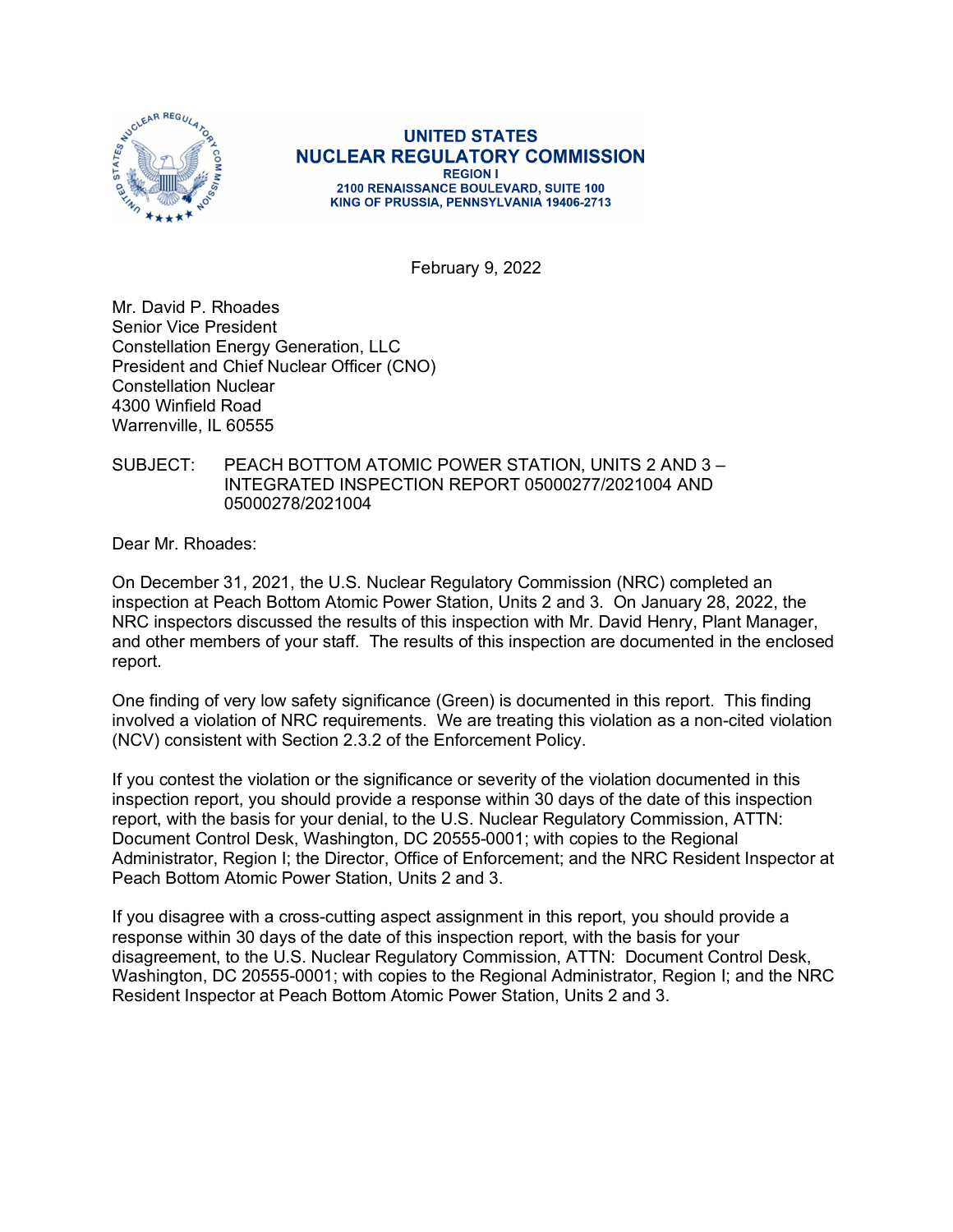This letter, its enclosure, and your response (if any) will be made available for public inspection and copying at<http://www.nrc.gov/reading-rm/adams.html> and at the NRC Public Document Room in accordance with Title 10 of the *Code of Federal Regulations* 2.390, "Public Inspections, Exemptions, Requests for Withholding."

Sincerely,

Jonathan E. **Greives** 

Digitally signed by Jonathan E. Greives Date: 2022.02.09 13:02:23 -05'00'

Jonathan E. Greives, Chief Projects Branch 4 Division of Operating Reactor Safety

Docket Nos. 05000277 and 05000278 License Nos. DPR-44 and DPR-56

Enclosure: As stated

cc w/ encl: Distribution via LISTSERV®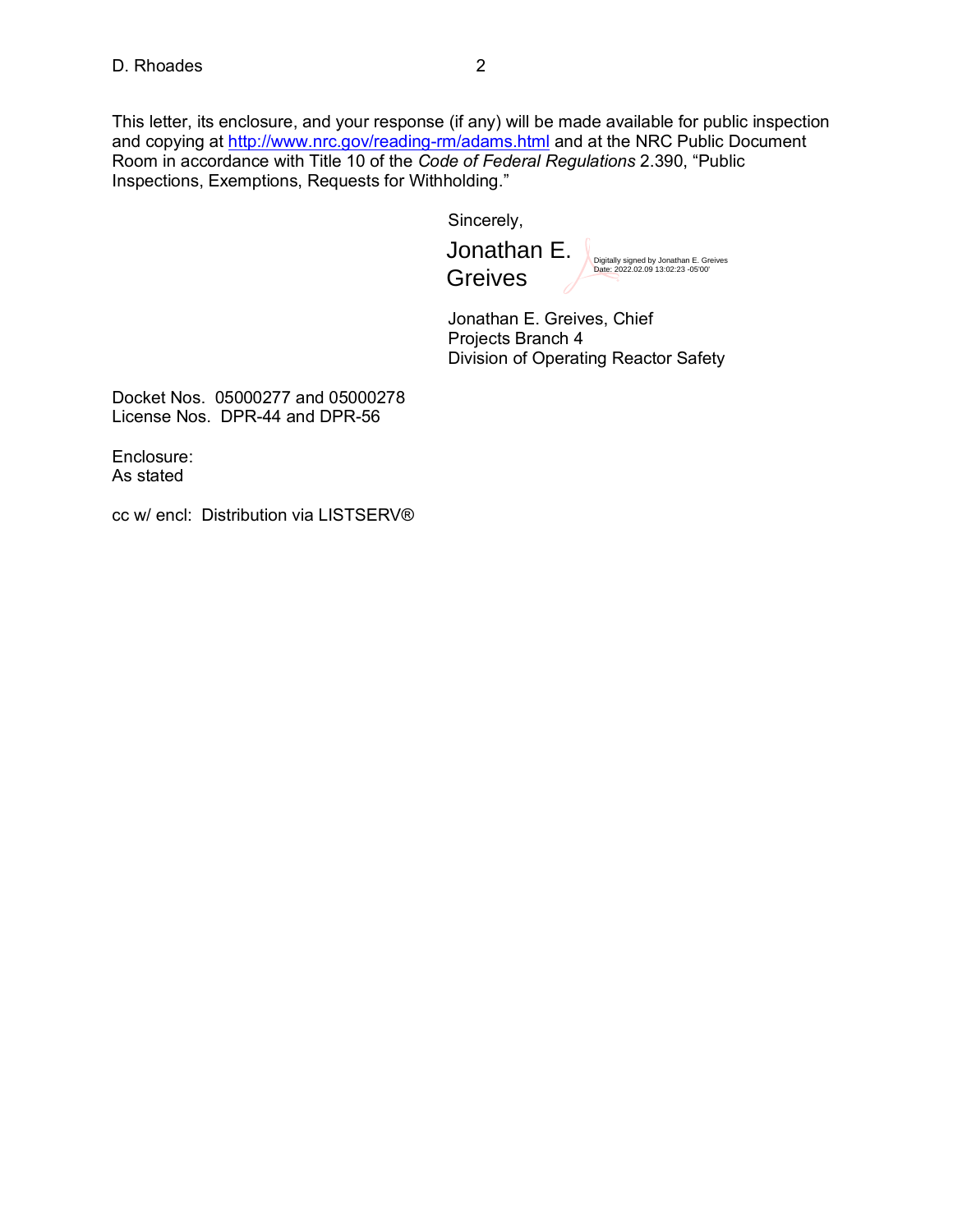SUBJECT: PEACH BOTTOM ATOMIC POWER STATION, UNITS 2 AND 3 – INTEGRATED INSPECTION REPORT 05000277/2021004 AND 05000278/2021004 DATED FEBRUARY 9, 2022

#### **DISTRIBUTION**:

JGreives, DORS LCasey, DORS EGarcia, DORS SRutenkroger, DORS, SRI PBoguszewski, DORS, RI SSchmitt, DORS, AA LHowell, RI OEDO RidsNrrPMPeachBottom Resource RidsNrrDorlLpl1 Resource

DOCUMENT NAME: https://usnrc.sharepoint.com/teams/Region-I-Branch-4/Shared Documents/Inspection Reports/Peach Bottom/2021/Q4/PBIR2021-004.Final.docx **ADAMS ACCESSION NUMBER**: **ML22038A181**

| <b>SUNSI Review</b> |              | Non-Sensitive<br>Sensitive |                 | ν | <b>Publicly Available</b><br>Non-Publicly Available |  |
|---------------------|--------------|----------------------------|-----------------|---|-----------------------------------------------------|--|
| OFFICE I            | RI/DORS      | RI/DORS                    | RI/DORS         |   |                                                     |  |
| <b>NAME</b>         | SRutenkroger | LCasey                     | <b>JGreives</b> |   |                                                     |  |
| <b>DATE</b>         | 02/04/2022   | 02/07/2022                 | 02/07/2022      |   |                                                     |  |

OFFICIAL RECORD COPY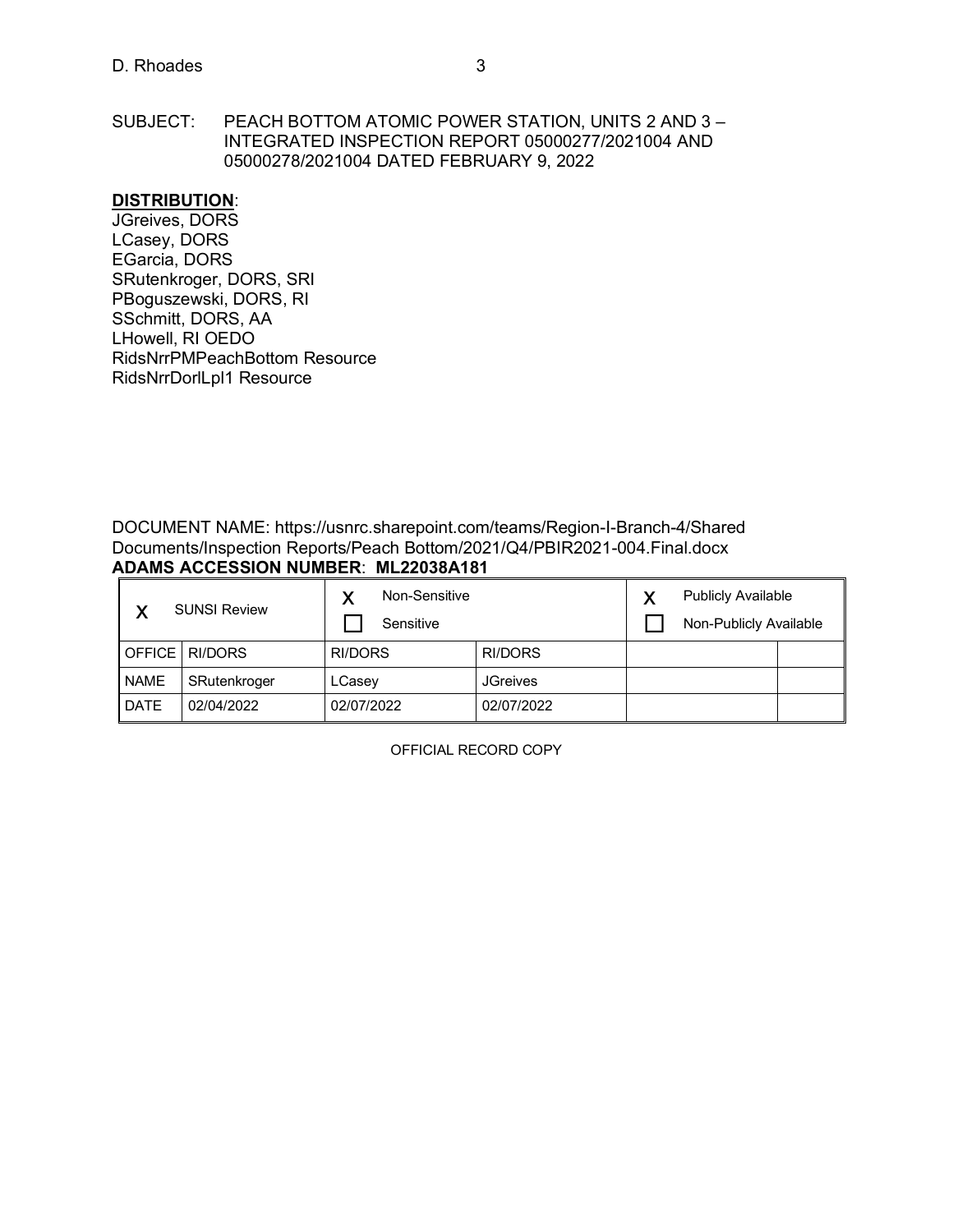## **U.S. NUCLEAR REGULATORY COMMISSION Inspection Report**

| <b>Docket Numbers:</b>                 | 05000277 and 05000278                                                                                                                                                                                                                                                                                     |
|----------------------------------------|-----------------------------------------------------------------------------------------------------------------------------------------------------------------------------------------------------------------------------------------------------------------------------------------------------------|
| License Numbers:                       | DPR-44 and DPR-56                                                                                                                                                                                                                                                                                         |
| <b>Report Numbers:</b>                 | 05000277/2021004 and 05000278/2021004                                                                                                                                                                                                                                                                     |
| Enterprise Identifier: I-2021-004-0140 |                                                                                                                                                                                                                                                                                                           |
| Licensee:                              | <b>Constellation Energy Generation, LLC</b>                                                                                                                                                                                                                                                               |
| Facility:                              | Peach Bottom Atomic Power Station, Units 2 and 3                                                                                                                                                                                                                                                          |
| Location:                              | Delta, PA 17314                                                                                                                                                                                                                                                                                           |
| <b>Inspection Dates:</b>               | October 1, 2021 to December 31, 2021                                                                                                                                                                                                                                                                      |
| Inspectors:                            | S. Rutenkroger, Senior Resident Inspector<br>P. Boguszewski, Resident Inspector<br>E. Andrews, Technical Assistant<br>L. Casey, Senior Project Engineer<br>E. Dipaolo, Senior Reactor Inspector<br>B. Edwards, Health Physicist<br>J. Kulp, Senior Reactor Inspector<br>S. Veunephachan, Health Physicist |
| Approved By:                           | Jonathan E. Greives, Chief<br>Projects Branch 4<br>Division of Operating Reactor Safety                                                                                                                                                                                                                   |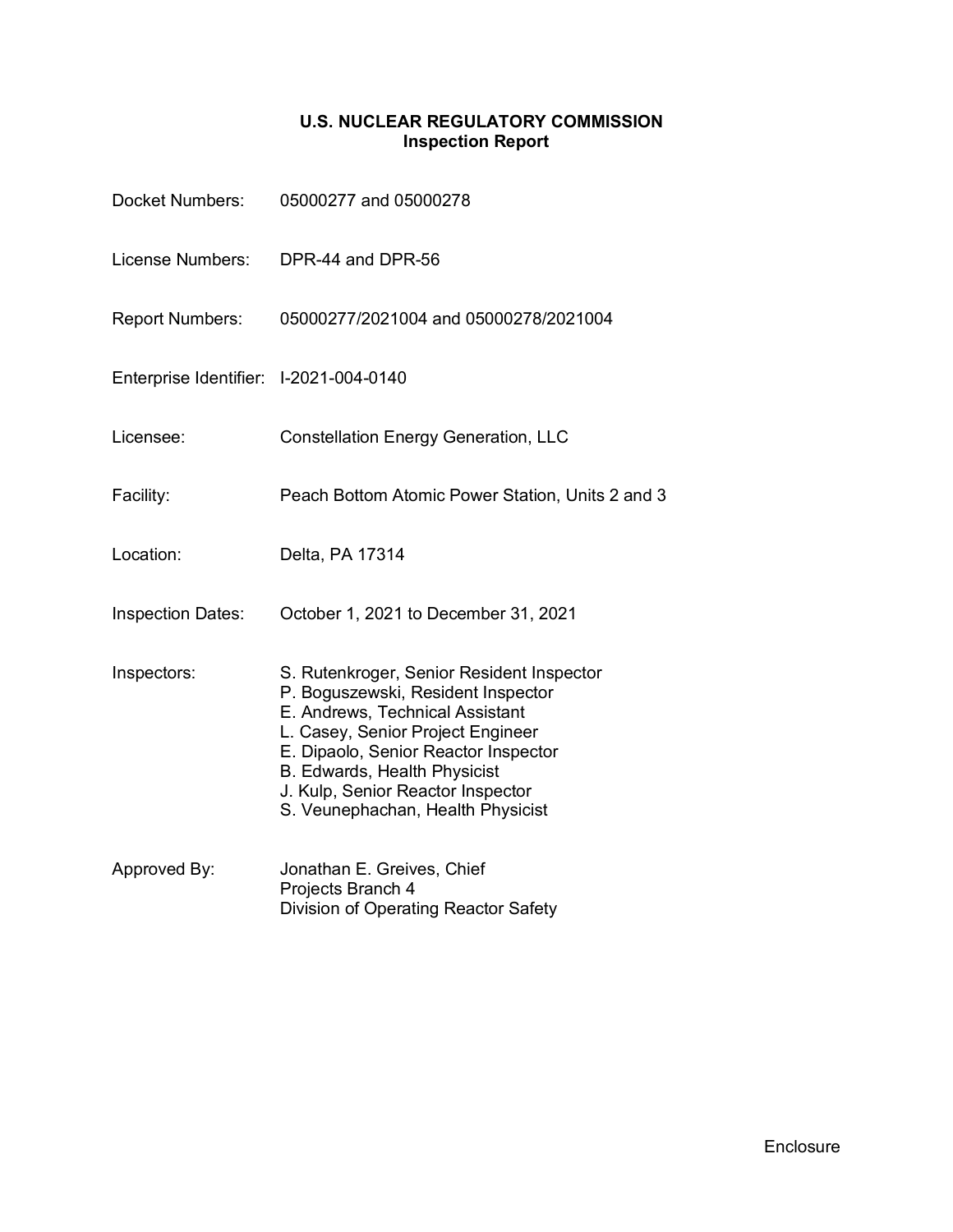# **SUMMARY**

The U.S. Nuclear Regulatory Commission (NRC) continued monitoring the licensee's performance by conducting an integrated inspection at Peach Bottom Atomic Power Station, Units 2 and 3, in accordance with the Reactor Oversight Process. The Reactor Oversight Process is the NRC's program for overseeing the safe operation of commercial nuclear power reactors. Refer to<https://www.nrc.gov/reactors/operating/oversight.html> for more information.

# **List of Findings and Violations**

| Reactor Core Isolation Cooling Turbine Trip Latch                                                  |                                                                                                |                  |          |  |  |
|----------------------------------------------------------------------------------------------------|------------------------------------------------------------------------------------------------|------------------|----------|--|--|
| Cornerstone                                                                                        | Significance                                                                                   | Cross-Cutting    | Report   |  |  |
|                                                                                                    |                                                                                                | Aspect           | Section  |  |  |
| Mitigating                                                                                         | Green                                                                                          | $[H.6]$ - Design | 71111.15 |  |  |
| Systems                                                                                            | NCV 05000278/2021004-01                                                                        | Margins          |          |  |  |
|                                                                                                    | Open/Closed                                                                                    |                  |          |  |  |
|                                                                                                    | The inspectors identified a Green non-cited violation (NCV) of Title 10 of the Code of Federal |                  |          |  |  |
|                                                                                                    | Regulations (10 CFR) Part 50, Appendix B, Criterion V, "Instructions, Procedures, and          |                  |          |  |  |
| Drawings," when the procedures used to reset the reactor core isolation cooling (RCIC)             |                                                                                                |                  |          |  |  |
| turbine following surveillance testing did not include sufficient instructions to verify that the  |                                                                                                |                  |          |  |  |
| turbine reset had been satisfactorily accomplished. Specifically, after tripping and restoring the |                                                                                                |                  |          |  |  |
| RCIC turbine from the main control room following routine surveillance testing, the procedure      |                                                                                                |                  |          |  |  |
| did not provide adequate instructions to ensure that the turbine trip mechanism had proper         |                                                                                                |                  |          |  |  |
| engagement, which is required to prevent tripping the system on a subsequent system                |                                                                                                |                  |          |  |  |
| startup.                                                                                           |                                                                                                |                  |          |  |  |

# **Additional Tracking Items**

None.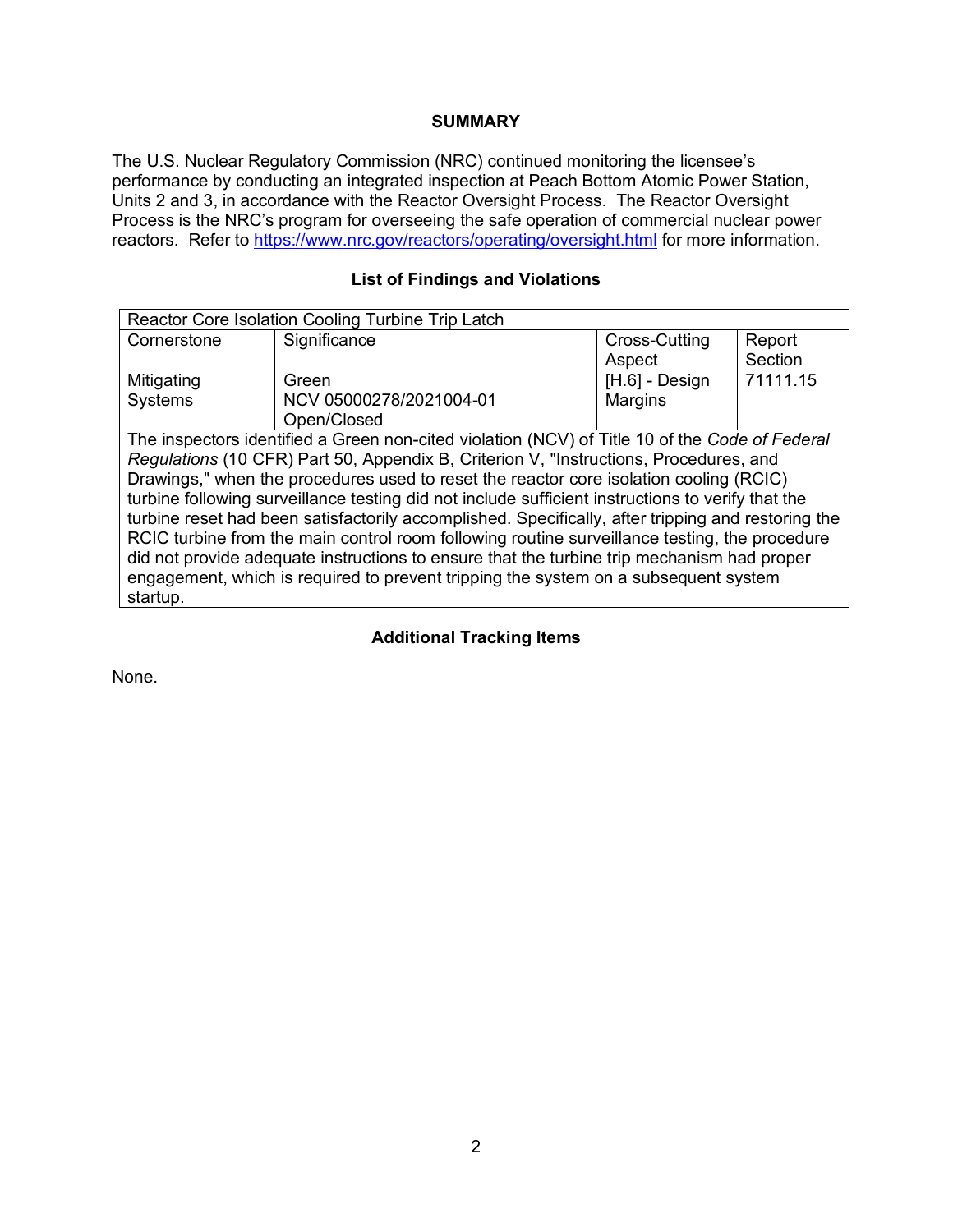# **PLANT STATUS**

Unit 2 began the inspection period at rated thermal power (RTP). On November 14, 2021, the unit was manually tripped due to lowering condenser vacuum caused by isolation of the offgas system. Following repairs, the unit was restarted on November 15, 2021, and returned to RTP the following day. On November 19, 2021, the unit was down powered to 68 percent for a control rod pattern adjustment and returned to RTP the following day. The unit remained at or near RTP for the remainder of the inspection period.

Unit 3 began the inspection period in end-of-cycle coastdown. On October 24 and 25, 2021, the unit was down powered and then shutdown for a planned refueling outage (RFO). After completing the refueling, the unit was restarted on November 6, 2021, and returned to RTP the following day. On November 9, 2021, the unit was down powered to 66 percent for a control rod pattern adjustment and returned to RTP the following day. The unit remained at or near RTP for the remainder of the inspection period.

# **INSPECTION SCOPES**

Inspections were conducted using the appropriate portions of the inspection procedures (IPs) in effect at the beginning of the inspection unless otherwise noted. Currently approved IPs with their attached revision histories are located on the public website at [http://www.nrc.gov/reading](http://www.nrc.gov/reading-rm/doc-collections/insp-manual/inspection-procedure/index.html)[rm/doc-collections/insp-manual/inspection-procedure/index.html.](http://www.nrc.gov/reading-rm/doc-collections/insp-manual/inspection-procedure/index.html) Samples were declared complete when the IP requirements most appropriate to the inspection activity were met consistent with Inspection Manual Chapter (IMC) 2515, "Light-Water Reactor Inspection Program - Operations Phase." The inspectors performed activities described in IMC 2515, Appendix D, "Plant Status," conducted routine reviews using IP 71152, "Problem Identification and Resolution," observed risk significant activities, and completed on-site portions of IPs. The inspectors reviewed selected procedures and records, observed activities, and interviewed personnel to assess licensee performance and compliance with Commission rules and regulations, license conditions, site procedures, and standards.

On February 1, 2022, the operating license for Peach Bottom Atomic Power Station, Units 2 and 3, held by Exelon Generation Company, LLC was transferred to Constellation Energy Generation, LLC (Constellation) as documented in the associated license amendments (ML22021B660). While some or all of the inspection documented in this report was performed while the license was held by Exelon Generation Company, LLC, this report will refer to the licensee as Constellation throughout.

# **REACTOR SAFETY**

# 71111.01 - Adverse Weather Protection

#### External Flooding Sample (IP Section 03.03) (1 Sample)

(1) The inspectors evaluated that flood protection barriers, mitigation plans, procedures, and equipment are consistent with the licensee's design requirements and risk analysis assumptions for coping with external flooding on December 20, 2021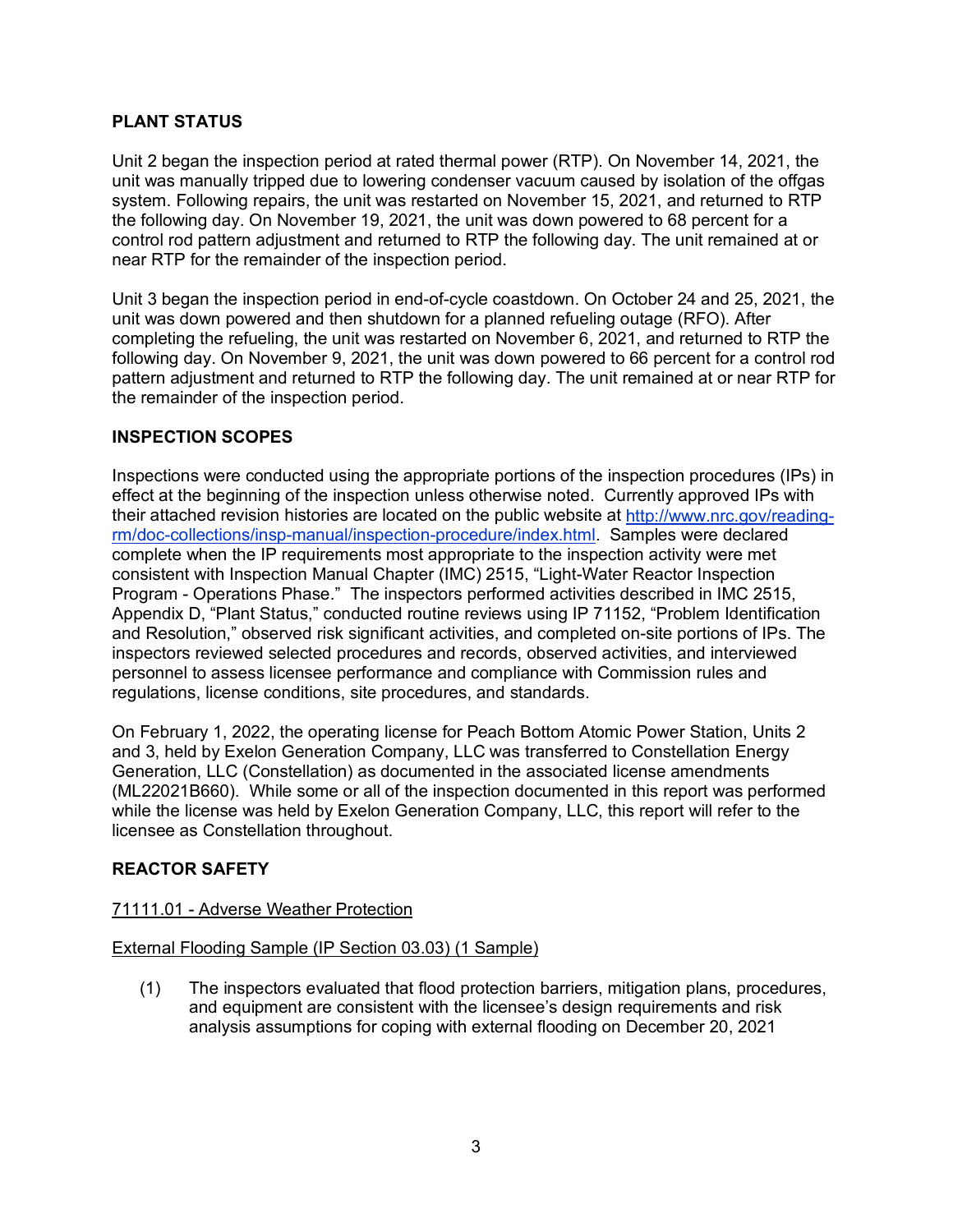# 71111.04 - Equipment Alignment

# Partial Walkdown Sample (IP Section 03.01) (2 Samples)

The inspectors evaluated system configurations during partial walkdowns of the following systems/trains:

- (1) Unit 3 high-pressure coolant injection (HPCI) during Unit 3 RCIC testing on November 30, 2021
- (2) Unit 2 HPCI during Unit 2 RCIC maintenance on December 28, 2021

# Complete Walkdown Sample (IP Section 03.02) (1 Sample)

(1) Unit common 'E-3' emergency diesel generator (EDG) with a focus on power and control cable routing on December 15, 2021

# 71111.05 - Fire Protection

# Fire Area Walkdown and Inspection Sample (IP Section 03.01) (4 Samples)

The inspectors evaluated the implementation of the fire protection program by conducting a walkdown and performing a review to verify program compliance, equipment functionality, material condition, and operational readiness of the following fire areas:

- (1) Unit 3 drywell area, PF-28 on October 26, 2021
- Unit 3 torus room, PF-13C on October 30, 2021
- (3) Unit 2 165' general area, PF-5J on November 19, 2021
- (4) Unit 3 'B' residual heat removal (RHR) pump room, PF-10 on December 27, 2021

# 71111.08G - Inservice Inspection Activities (BWR)

BWR Inservice Inspection Activities Sample - Nondestructive Examination and Welding Activities (IP Section 03.01) (1 Sample)

(1) The inspectors verified that the reactor coolant system boundary, reactor vessel internals, risk-significant piping system boundaries, and containment boundary are appropriately monitored for degradation and that repairs and replacements were appropriately fabricated, examined and accepted by reviewing the following activities from October 26, 2021 to October 29, 2021:

# 03.01.a - Nondestructive Examination and Welding Activities

- 1. Ultrasonic examination of the Standby Liquid Control Nozzle to Shell Weld (N10) (3R23-ISI-UT-015)
- 2. Phased Array Ultrasonic Examination of the Standby Liquid Control Nozzle to Safe End Weld 4-N10-1 (3R23-ISI-VN-001)
- 3. Magnetic Particle Examination of Core Spray Welded Attachment 14GB-H58(IA) (3R23-ISI-MT-001)
- 4. Magnetic Particle Examination of Core Spray Valve MO-3-14-026B (3R23- BOP-MT-006)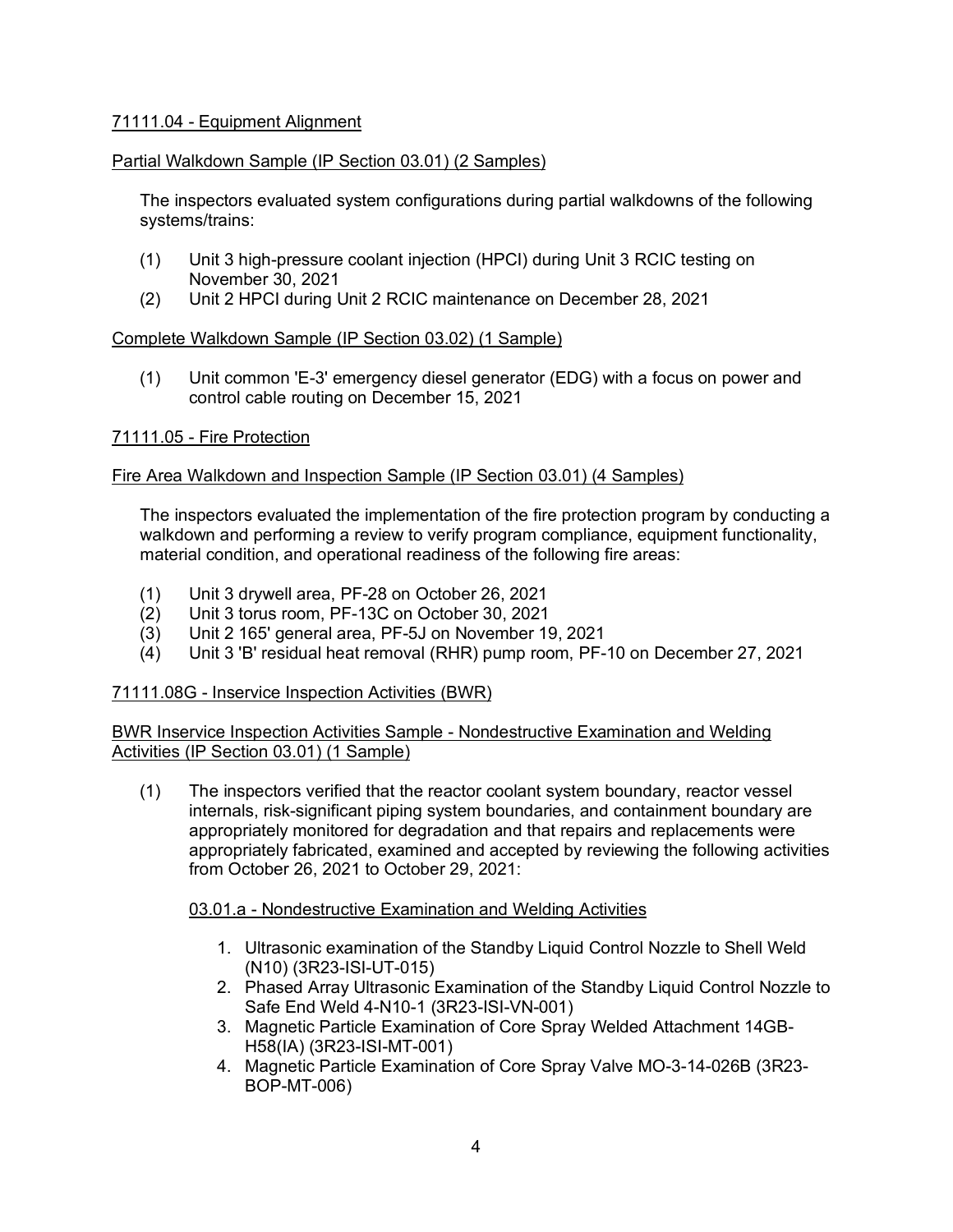- 5. Review of EC 629854 Torus Pitting Evaluation
- 6. Replace Core Spray Valve MO-3-14-026B (WO 4979440)

# 71111.11Q - Licensed Operator Requalification Program and Licensed Operator Performance

Licensed Operator Performance in the Actual Plant/Main Control Room (IP Section 03.01) (1 Sample)

(1) The inspectors observed and evaluated licensed operator performance in the control room during the planned Unit 3 shutdown for refueling on October 24 and 25, 2021, and the subsequent startup on November 5, 2021

## Licensed Operator Requalification Training/Examinations (IP Section 03.02) (1 Sample)

(1) The inspectors observed and evaluated licensed operator requalification training in the simulator on December 6, 2021

## 71111.12 - Maintenance Effectiveness

## Maintenance Effectiveness (IP Section 03.01) (2 Samples)

The inspectors evaluated the effectiveness of maintenance to ensure the following structures, systems, and components remain capable of performing their intended function:

- (1) Unit 2 main steam system on December 2, 2021
- Unit 2 HPCI on December 13, 2021

# 71111.13 - Maintenance Risk Assessments and Emergent Work Control

### Risk Assessment and Management Sample (IP Section 03.01) (6 Samples)

The inspectors evaluated the accuracy and completeness of risk assessments for the following planned and emergent work activities to ensure configuration changes and appropriate work controls were addressed:

- (1) Unit common 'E-3' 24-hour endurance run on October 20, 2021
- (2) Unit 3 reduced inventory during reactor disassembly on October 26, 2021
- (3) Unit 3 'B' RHR in alternate decay heat removal mode, '3C' station battery discharge testing, and 'E-33' bus and 'E-3' EDG testing on October 27, 2021
- (4) Unit 3 reactivity controls during control rod blade and drive mechanism replacements on October 29, 2021
- (5) Unit 3 'E-33' bus maintenance with a focus on Unit 2 action green risk on October 30, 2021
- (6) Unit 3 reduced inventory during reactor reassembly on November 4, 2021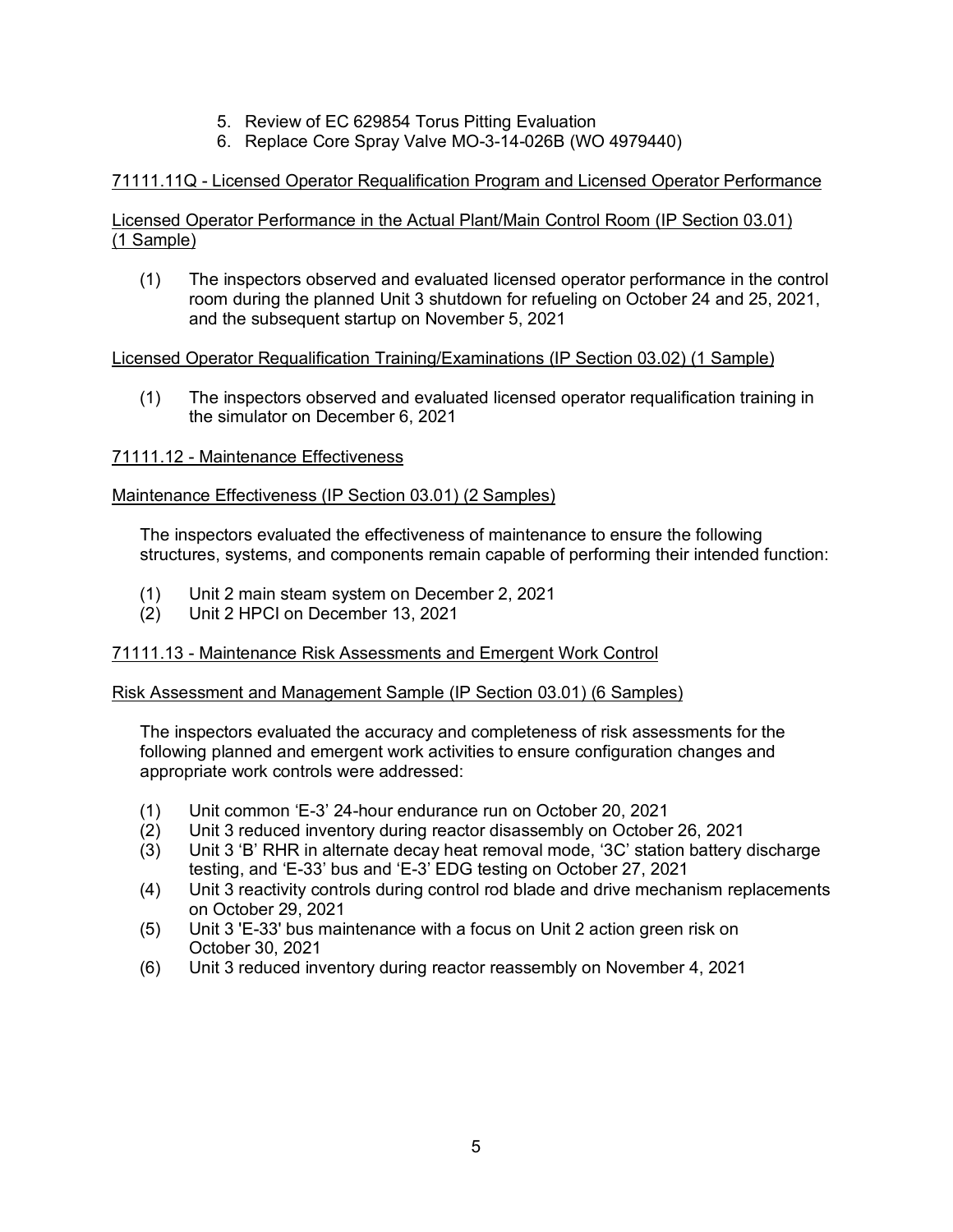# 71111.15 - Operability Determinations and Functionality Assessments

## Operability Determination or Functionality Assessment (IP Section 03.01) (7 Samples)

The inspectors evaluated the licensee's justifications and actions associated with the following operability determinations and functionality assessments:

- (1) Unit common 'E-2' EDG governor control responding abnormally on October 11, 2021
- Unit 3 emergency service water pipe hanger '3-33HB-S63' was found relaxed and not carrying load on October 18, 2021
- (3) Unit common 'E-3' EDG output breaker 'E-32' failed to trip on October 20, 2021
- (4) Unit 3 RCIC trip throttle valve latch was not fully engaged on October 20, 2021
- (5) Unit 3 multiple control rods did not initially display position indication following insertion on October 25, 2021
- (6) Unit 2 high-pressure service water system Unit 2 to Unit 3 crosstie valve 'HV-3-32- 5186B' in intermediate position on November 2, 2021
- (7) Unit common 'E-1' EDG tripped on overspeed during shutdown on November 2, 2021

## 71111.18 - Plant Modifications

### Temporary Modifications and/or Permanent Modifications (IP Section 03.01 and/or 03.02) (2 Samples)

The inspectors evaluated the following temporary or permanent modifications:

- (1) Unit 3 RCIC trip throttle valve disc replacement on November 29, 2021
- (2) Unit 3 first load of 'GNF-3' nuclear fuel assemblies on November 30, 2021

#### 71111.19 - Post-Maintenance Testing

#### Post-Maintenance Test Sample (IP Section 03.01) (7 Samples)

The inspectors evaluated the following post-maintenance test activities to verify system operability and functionality:

- (1) Unit common 'E-3' EDG following gear drive replacement on October 6, 2021
- (2) Unit common 'E-2' EDG following maintenance on October 12, 2021
- (3) Unit common 'E-3' EDG following high resistance conductor repair on October 21, 2021
- (4) Unit 3 RCIC turbine overspeed trip test following trip throttle valve maintenance on November 2, 2021
- (5) Unit 3 main steam isolation valves following RFO maintenance activities on November 2, 2021
- (6) Unit 3 RCIC turbine 175 psig test following system maintenance on November 3, 2021
- (7) Unit 3 RHR check valve leak test following repairs on November 5, 2021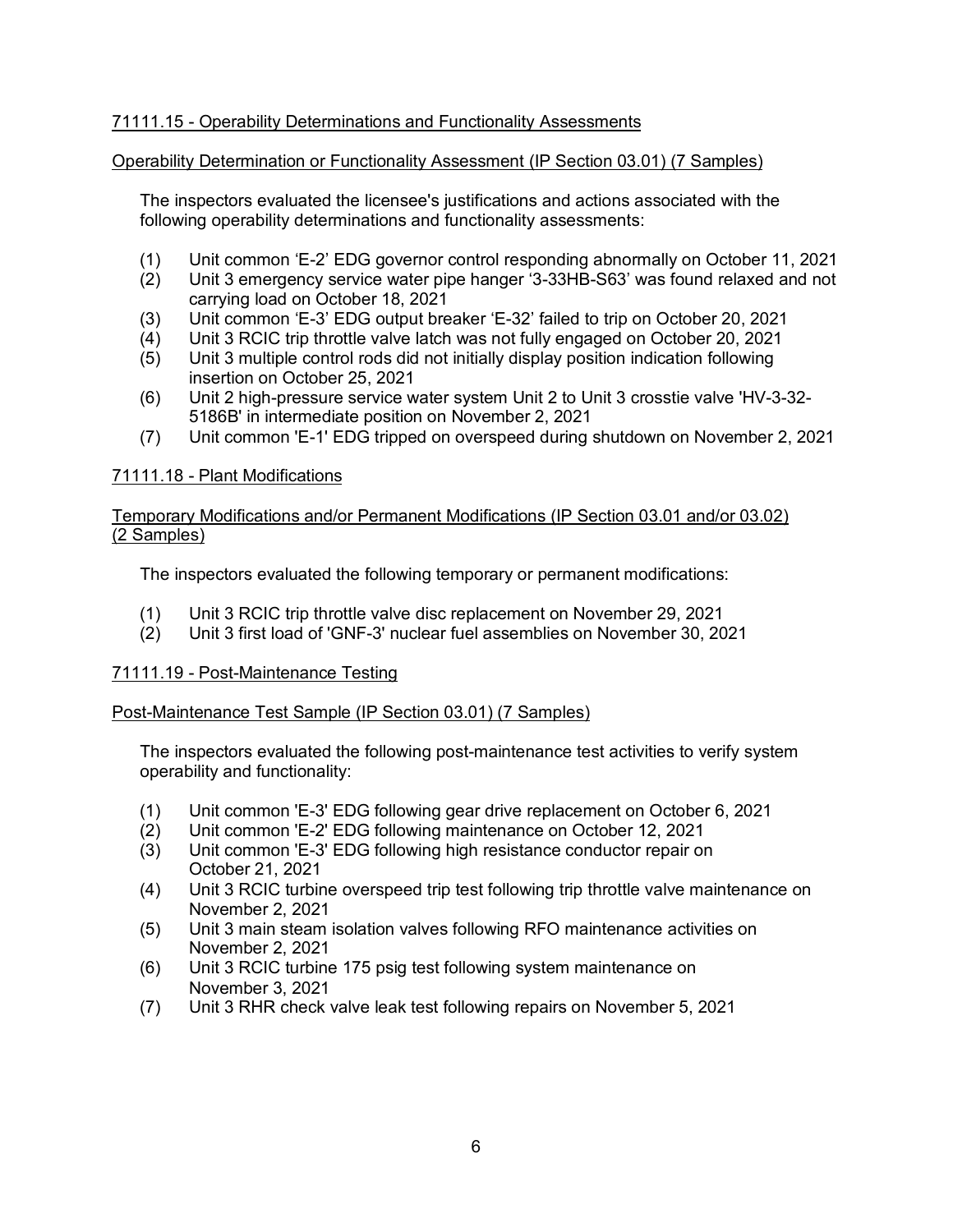# 71111.20 - Refueling and Other Outage Activities

# Refueling/Other Outage Sample (IP Section 03.01) (1 Sample)

(1) The inspectors evaluated Unit 3 RFO P3R23 activities from October 25 to November 6, 2021

# 71111.22 - Surveillance Testing

The inspectors evaluated the following surveillance tests:

## Surveillance Tests (other) (IP Section 03.01) (2 Samples)

- (1) Unit 3 high-pressure service water pump, valve, and flow surveillance on December 16, 2021
- (2) Unit common 'E-4' EDG simulated emergency core cooling system auto start test on December 29, 2021

## Containment Isolation Valve Testing (IP Section 03.01) (1 Sample)

(1) Unit 3 'AO-3-07B-3502A' and 'VBV-3-07B-26A' torus vacuum breaker containment isolation valve leak rate testing on November 2, 2021

## **RADIATION SAFETY**

### 71124.01 - Radiological Hazard Assessment and Exposure Controls

#### Radiological Hazard Assessment (IP Section 03.01) (1 Sample)

(1) The inspectors evaluated how the licensee identifies the magnitude and extent of radiation levels and the concentrations and quantities of radioactive materials and how the licensee assesses radiological hazards

#### Instructions to Workers (IP Section 03.02) (1 Sample)

(1) The inspectors reviewed the following:

#### Radiation Work Permits

- PB-3-21-00510
- PB-3-21-00513
- PB-3-21-00543
- PB-3-21-00902
- PB-3-21-00906

#### Labeling of Containers

- Temporary lead shielding box in Unit 3 reactor building 135' elevation
- Temporary dry active waste storage in Unit 3 reactor building 135' elevation
- Temporary staging of portable local leak rate test cart outside Unit 3 drywell personnel hatch
- Temporary staging of torus led lights outside Unit 3 hot tool room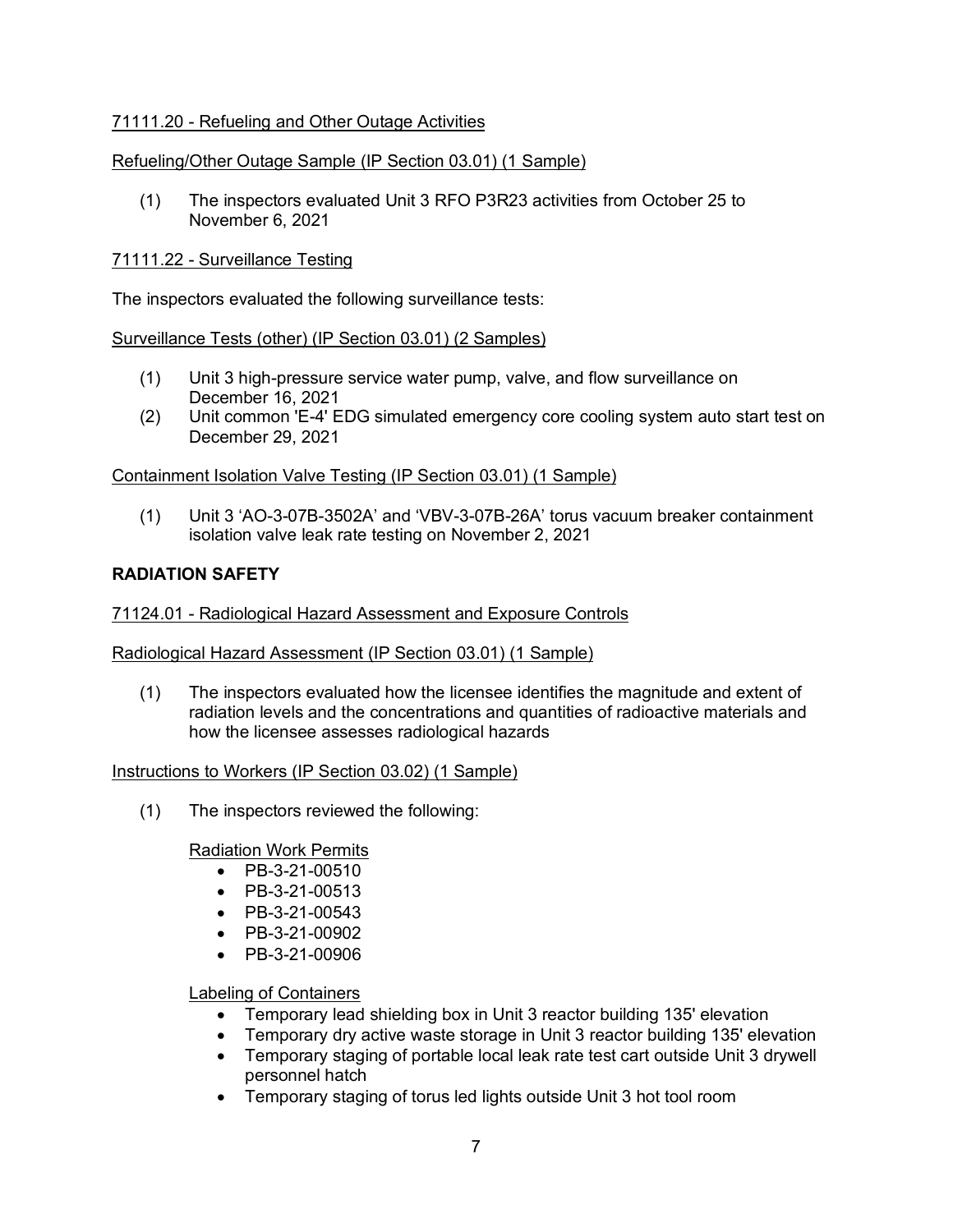# Contamination and Radioactive Material Control (IP Section 03.03) (2 Samples)

The inspectors observed/evaluated the following licensee processes for monitoring and controlling contamination and radioactive material:

- (1) Observed workers exiting the radiologically controlled area during the Unit 3 RFO
- (2) Observed licensee surveys of potentially contaminated material leaving the radiologically controlled area

## Radiological Hazards Control and Work Coverage (IP Section 03.04) (4 Samples)

The inspectors evaluated the licensee's control of radiological hazards for the following radiological work:

- (1) Observed Unit 3 reactor cavity draindown
- (2) Observed Unit 3 reactor cavity decontamination
- (3) Observed Unit 3 reactor reassembly
- (4) Observed worker briefings for entry into high radiation areas and contaminated areas

#### High Radiation Area and Very High Radiation Area Controls (IP Section 03.05) (3 Samples)

The inspectors evaluated licensee controls of the following High Radiation Areas and Very High Radiation Areas:

- (1) Unit 3 drywell entrance
- (2) Unit 3 recombiner pipe tunnel room
- (3) Unit 2 steam jet air ejector 'A' and 'B' rooms

## Radiation Worker Performance and Radiation Protection Technician Proficiency (IP Section 03.06) (1 Sample)

(1) The inspectors evaluated radiation worker and radiation protection technician performance as it pertains to radiation protection requirements

#### 71124.02 - Occupational ALARA Planning and Controls

#### Radiological Work Planning (IP Section 03.01) (4 Samples)

The inspectors evaluated the licensee's radiological work planning for the following activities:

- (1) PB-0-21-00222, ISFSI Cask Painting Project
- (2) PB-2-20-00543, DW: N16A Nozzle Weld Repair and Associated Activities
- (3) PB-3-21-00513, P3R23 DW Control Rod Drive Exchange
- (4) PB-3-21-00906, P3R23 Refuel Floor Cavity Decon Activities

#### Verification of Dose Estimates and Exposure Tracking Systems (IP Section 03.02) (4 Samples)

The inspectors evaluated dose estimates and exposure tracking for the following activities: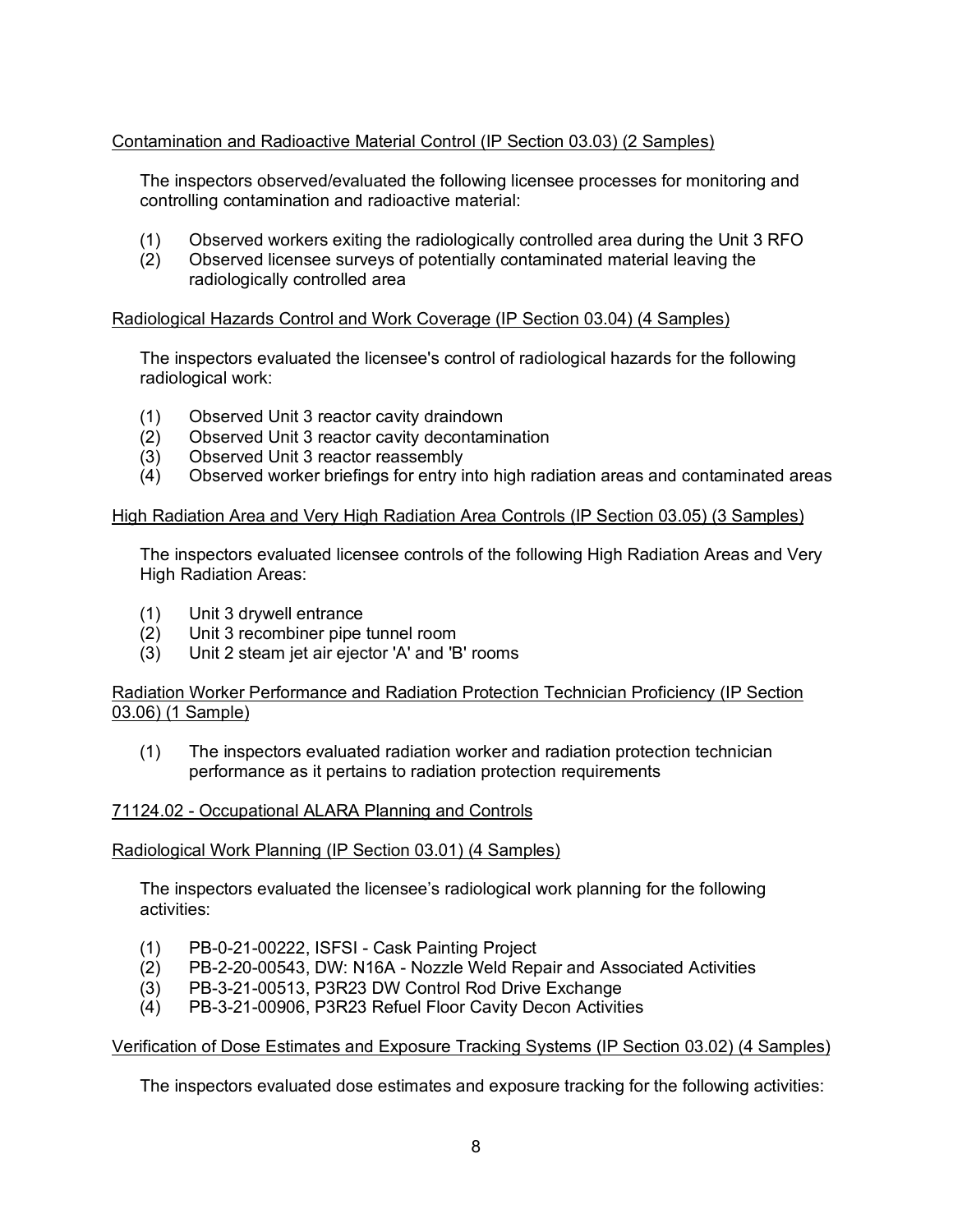- (1) ALARA Plan 20-543, U2 DW N16A Support Activities, Nozzle Weld Repair
- (2) ALARA Plan 21-023, 2021 ISFSI Cask Painting Project
- (3) ALARA Plan 21-513, U2 DW/U3 Reactor Building CRD Exchange, Support Activities and Transport
- (4) ALARA Plan 21-521, U2 Drywell Power Entry

Implementation of ALARA and Radiological Work Controls (IP Section 03.03) (3 Samples)

The inspectors reviewed as low as reasonably achievable practices and radiological work controls for the following activities:

- (1) Unit 3 reactor cavity draindown
- (2) Unit 3 reactor cavity decontamination
- (3) Unit 3 reactor reassembly

## Radiation Worker Performance (IP Section 03.04) (1 Sample)

(1) The inspectors evaluated radiation worker and radiation protection technician performance during work activities

# **OTHER ACTIVITIES – BASELINE**

## 71151 - Performance Indicator Verification

The inspectors verified Constellation's performance indicator submittals listed below for the period October 1, 2020 through September 30, 2021:

#### MS05: Safety System Functional Failures (SSFFs) Sample (IP Section 02.04) (2 Samples)

- (1) Unit 2 SSFFs
- (2) Unit 3 SSFFs

# MS06: Emergency AC Power Systems (IP Section 02.05) (2 Samples)

- (1) Unit 2 emergency AC power systems
- (2) Unit 3 emergency AC power systems

# OR01: Occupational Exposure Control Effectiveness Sample (IP Section 02.15) (1 Sample)

(1) Occupational Exposure Control Effectiveness

PR01: Radiological Effluent Technical Specifications/Offsite Dose Calculation Manual Radiological Effluent Occurrences (RETS/ODCM) Radiological Effluent Occurrences Sample (IP Section 02.16) (1 Sample)

(1) Radiological Effluent Technical Specifications/Offsite Dose Calculation Manual Radiological Effluent Occurrences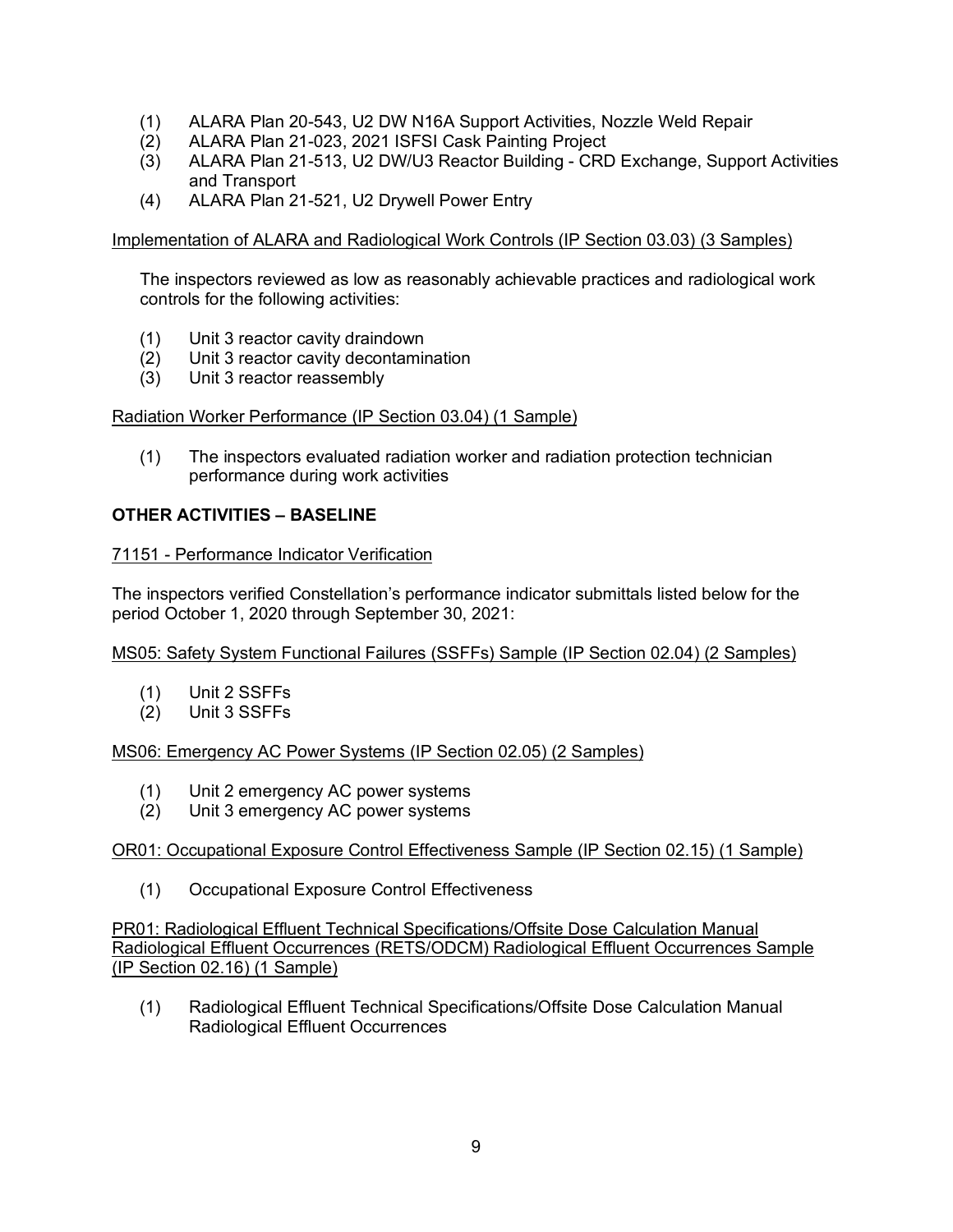# 71152 - Problem Identification and Resolution (PI&R)

## Semiannual Trend Review (IP Section 02.02) (1 Sample)

(1) The inspectors reviewed the licensee's corrective action program (CAP) for potential adverse trends in the third and fourth quarters of 2021 that might be indicative of a more significant safety issue

### Annual Follow-up of Selected Issues (IP Section 02.03) (2 Samples)

The inspectors reviewed the licensee's implementation of its CAP related to the following issues:

- (1) Unit 2 unplanned down power to 31 percent in single loop operation when the 'B' reactor recirculation pump reduced to zero speed due to an issue with the adjustable speed drive (ASD) power supply system on December 19, 2020 (Issue Report (IR) 4391299)
- (2) Replacement Drywell Chiller Unreliability due to Unexpected Trips (IR 4350131, IR 4362654, and IR 4392114)

## 71153 - Follow Up of Events and Notices of Enforcement Discretion

#### Personnel Performance (IP Section 03.03) (1 Sample)

(1) The inspectors evaluated an unplanned manual scram of Unit 2 due to lowering condenser vacuum caused by isolation of the offgas system and Constellation's performance on November 14, 2021

### **INSPECTION RESULTS**

| Reactor Core Isolation Cooling Turbine Trip Latch |                         |                  |          |  |  |  |
|---------------------------------------------------|-------------------------|------------------|----------|--|--|--|
| Cornerstone                                       | Significance            | Cross-Cutting    | Report   |  |  |  |
|                                                   |                         | Aspect           | Section  |  |  |  |
| Mitigating                                        | Green                   | $[H.6]$ - Design | 71111.15 |  |  |  |
| Systems                                           | NCV 05000278/2021004-01 | Margins          |          |  |  |  |
|                                                   | Open/Closed             |                  |          |  |  |  |

The inspectors identified a Green NCV of 10 CFR Part 50, Appendix B, Criterion V, "Instructions, Procedures, and Drawings," when the procedures used to reset the RCIC turbine following surveillance testing did not include sufficient instructions to verify that the turbine reset had been satisfactorily accomplished. Specifically, after tripping and restoring the RCIC turbine from the main control room following routine surveillance testing, the procedure did not provide adequate instructions to ensure that the turbine trip mechanism had proper engagement, which is required to prevent tripping the system on a subsequent system startup.

Description: The RCIC system consists of a turbine, pump, piping, valves, and instrumentation designed to assure that sufficient reactor water inventory is maintained in the reactor vessel to permit adequate core cooling to take place and prevent fuel overheating should the vessel be isolated and either maintained in hot standby, experience a loss of feedwater, or to complete a plant shutdown with a loss of normal feedwater. The RCIC turbine is equipped with a mechanical overspeed trip assembly. When activated, the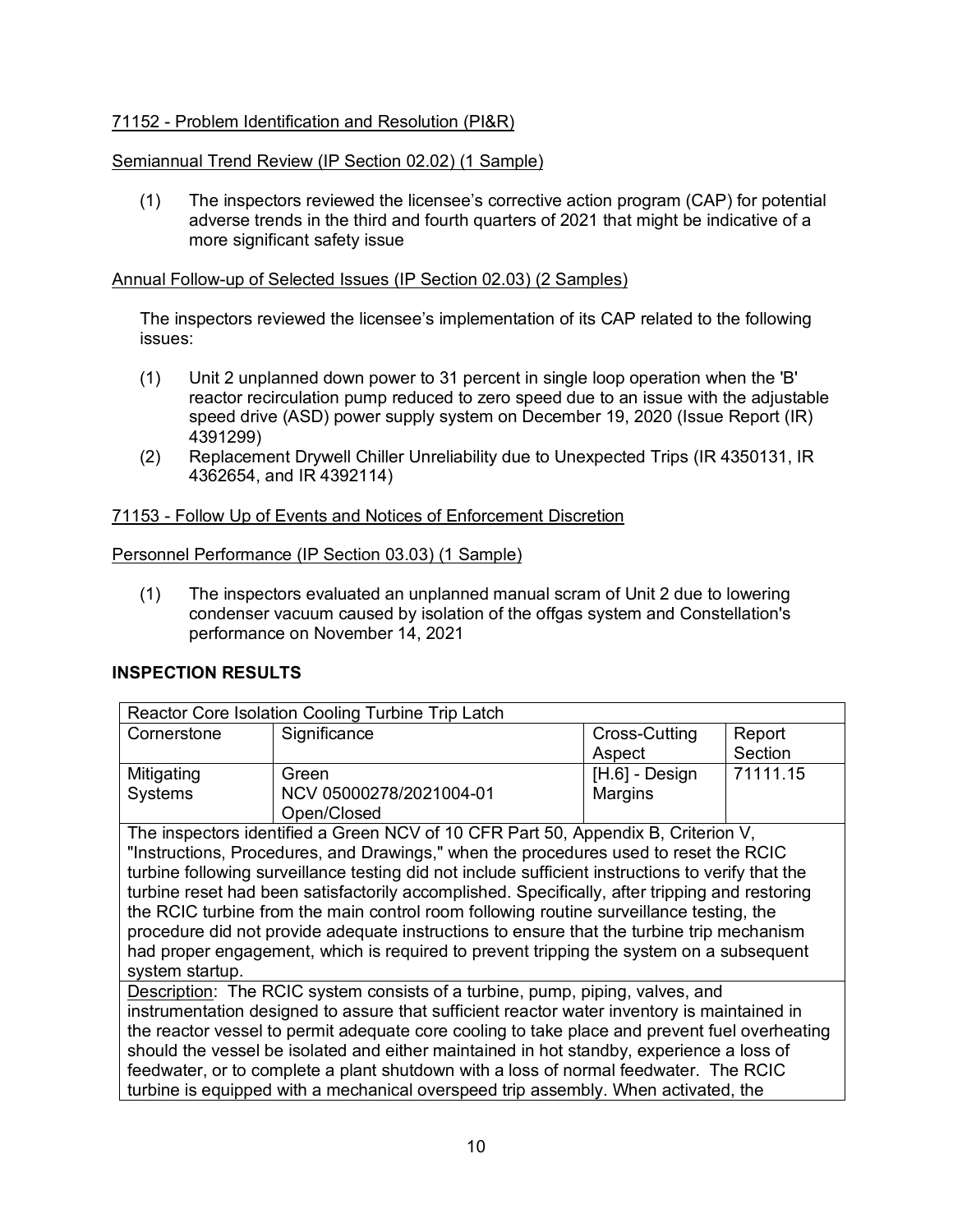overspeed trip system will shut off the flow of steam to the turbine, via the turbine's trip and throttle valve, and allow the turbine and its driven equipment to come to a stop. The overspeed trip device consists of a tappet, spring, and tappet nut, connected by a mechanical trip linkage to a trip hook and trip latch. When the turbine trip is reset, the trip hook and trip latch are engaged to allow the motor operator to move the valve stem of the turbine trip throttle valve, which allows steam to flow to the RCIC turbine. When the trip latch and trip hook are disengaged, the closing spring forces the stem of the trip and throttle valve to close, isolating steam to the RCIC turbine. The RCIC turbine can also be tripped remotely from the main control room. This remote trip utilizes a solenoid to move the trip hook, unseating it from the trip latch, while sending a close signal to the motor operated trip and throttle valve. This would also isolate steam to the RCIC turbine.

On October 19, 2021, the licensee was performing surveillance testing on the RCIC turbine. The testing directed operators to trip the RCIC turbine via the remote trip in the main control room. Once the test had been completed the operators used procedures to reset the trip from the main control room by cycling the trip and throttle valve, which reengages the trip latch and hook. The licensee's procedures did not require visual verification in the field of the trip hook and latch to verify proper engagement. On October 20, 2021, the inspectors identified that the RCIC trip latch and hook were not fully engaged. Based on industry operating experience in which inadequate engagement of the trip latch resulted in system trips, the inspectors questioned operators on the acceptability of the observed engagement. The station determined that there was between 40-45 percent engagement between the trip hook and trip latch. Constellation procedures and Electric Power Research Institute (EPRI) both specify the engagement between trip latch and trip hook should be complete, with EPRI guidance also stating that the contact of the trip hook and latch should be at least 75 percent of the surface area. This complete engagement is specified in order to prevent unwanted RCIC turbine trips upon system startup.

Corrective Actions: Immediate corrective actions included tripping and resetting the RCIC turbine with operators in the field to verify complete trip hook and latch engagement. Additionally, operations published a standing order requiring visual inspection of the RCIC trip hook and latch engagement after the turbine is tripped and reset, before the system can be declared operable. The issue was entered into the CAP so that more comprehensive corrective actions could be identified such as implementing permanent procedure changes.

# Corrective Action References: IR 4454364

Performance Assessment:

Performance Deficiency: The inspectors identified a Green NCV of 10 CFR Part 50, Appendix B, Criterion V, "Instructions, Procedures, and Drawings," when the procedures used to reset the RCIC turbine following surveillance testing did not include sufficient instructions to verify that the turbine reset had been satisfactorily accomplished. Specifically, after tripping and restoring the RCIC turbine from the main control room following routine surveillance testing, the procedure did not provide adequate instructions to ensure that the turbine trip mechanism had proper engagement, which is required to prevent tripping the system on a subsequent system startup.

Screening: The inspectors determined the performance deficiency was more than minor because it was associated with the Procedure Quality attribute of the Mitigating Systems cornerstone and adversely affected the cornerstone objective to ensure the availability, reliability, and capability of systems that respond to initiating events to prevent undesirable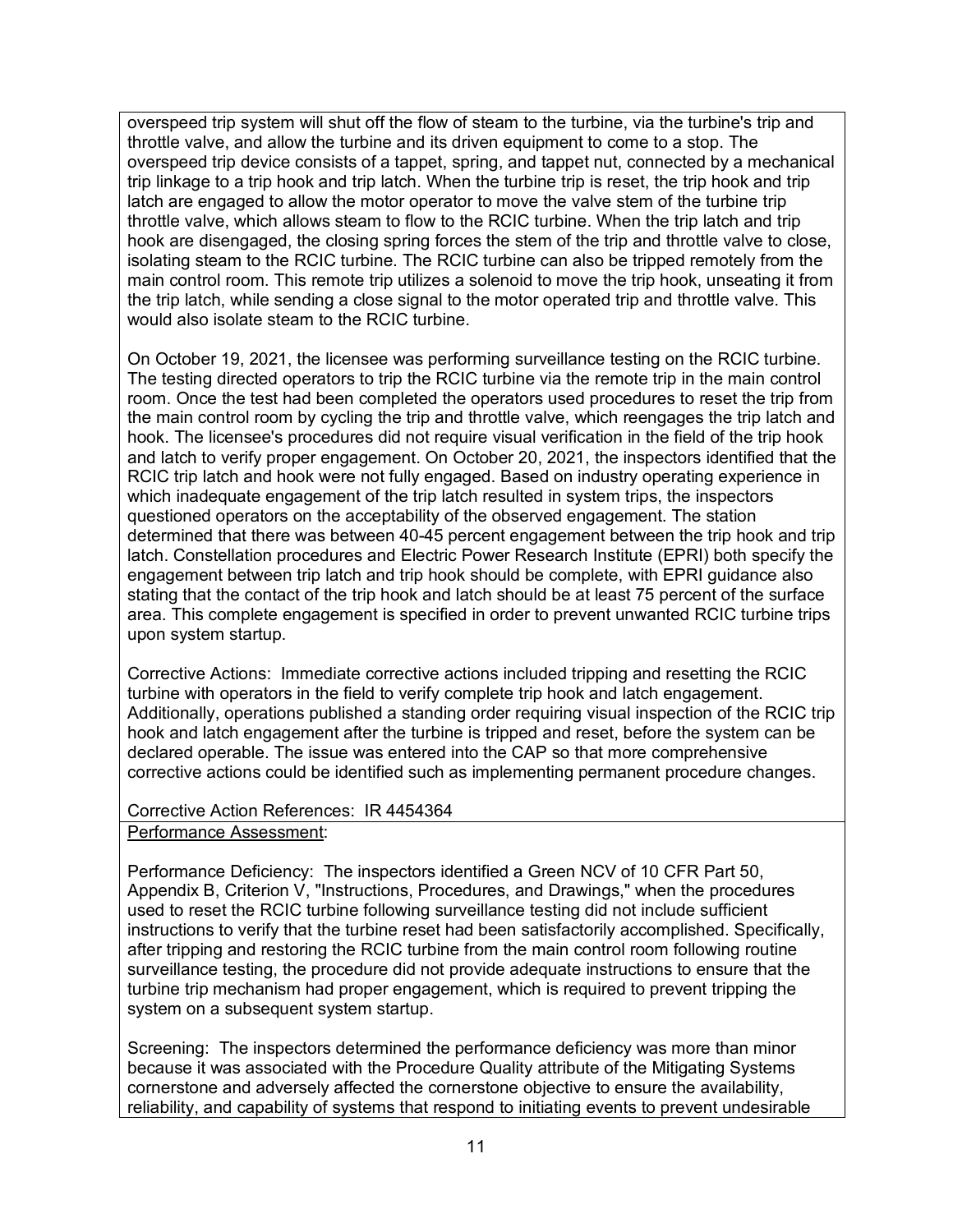consequences. Specifically, the licensee's procedure for resetting a RCIC trip following testing did not contain sufficient guidance to ensure the RCIC trip hook and latch were fully engaged after remotely tripping the system from the main control room. Incomplete engagement of the trip hook and latch could result in the hook and latch becoming uncoupled upon a RCIC start, causing the RCIC system to trip and be unable to fulfill its safety function. Also, this is similar to example 3.g in IMC 0612, Appendix E, in which there was a reasonable doubt of availability, reliability or capability of RCIC when this condition was first identified by the NRC inspectors. Specifically, inadequate engagement of the trip latch could impact the potential for a spurious trip to occur, negatively impacting its reliability.

Significance: The inspectors assessed the significance of the finding using Appendix A, "The Significance Determination Process (SDP) for Findings At-Power." The finding did not represent an actual loss of function of RCIC for greater than its technical specification allowed outage time, so inspectors determined the finding was of very low safety significance (Green).

Cross-Cutting Aspect: H.6 - Design Margins: The organization operates and maintains equipment within design margins. Margins are carefully guarded and changed only through a systematic and rigorous process. Special attention is placed on maintaining fission product barriers, defense-in-depth, and safety related equipment. Specifically, the RCIC system testing procedures did not include instructions to verify that that the trip mechanism latch and hook engagement was adequately restored before returning the system to service. Enforcement:

Violation: 10 CFR Part 50, Appendix B, Criterion V, "Instructions, Procedures, and Drawings," requires, in part, that procedures shall include appropriate quantitative or qualitative acceptance criteria for determining that important activities have been satisfactorily accomplished. Contrary to the above, on October 11, 2021, procedures used to reset the RCIC turbine following surveillance testing did not include sufficient instructions to verify that the turbine reset had been satisfactorily accomplished. Specifically, after tripping and restoring the RCIC turbine from the main control room following routine surveillance testing, the procedure did not provide adequate instructions to ensure that the turbine trip mechanism had proper engagement, which is required to prevent tripping the system on a subsequent system startup.

Enforcement Action: This violation is being treated as an NCV, consistent with Section 2.3.2 of the Enforcement Policy.

Observation: Replacement Drywell Chiller Unreliability due to Unexpected Trips (IR 4350131, IR 4362654, and IR 4392114) 71152

The inspectors performed an in-depth review of Constellation's actions and extent-ofcondition reviews when replacement drywell chillers experienced trips and other unexpected conditions that affected system reliability. Engineering Change (EC) 621002, Drywell Chiller Replacement, replaced the Units 2 and 3 drywell chillers in the drywell chilled water system with new units to address aging, low margin, and reliability with the original chillers. The new chillers experienced automatic trips due to failures of the associated chillers' service water control valve to fully open due to stem/disc separation and a trip of a drywell chiller supply circuit breaker during swapping of chillers. Other performance issues included reduced margin due to Unit 3's drywell bulk average temperature being artificially elevated due to failed temperature sensors, elevated drywell temperatures due to drywell cooler heat transfer issues, and elevated drywell heat input due to deficient or missing drywell insulation. Some of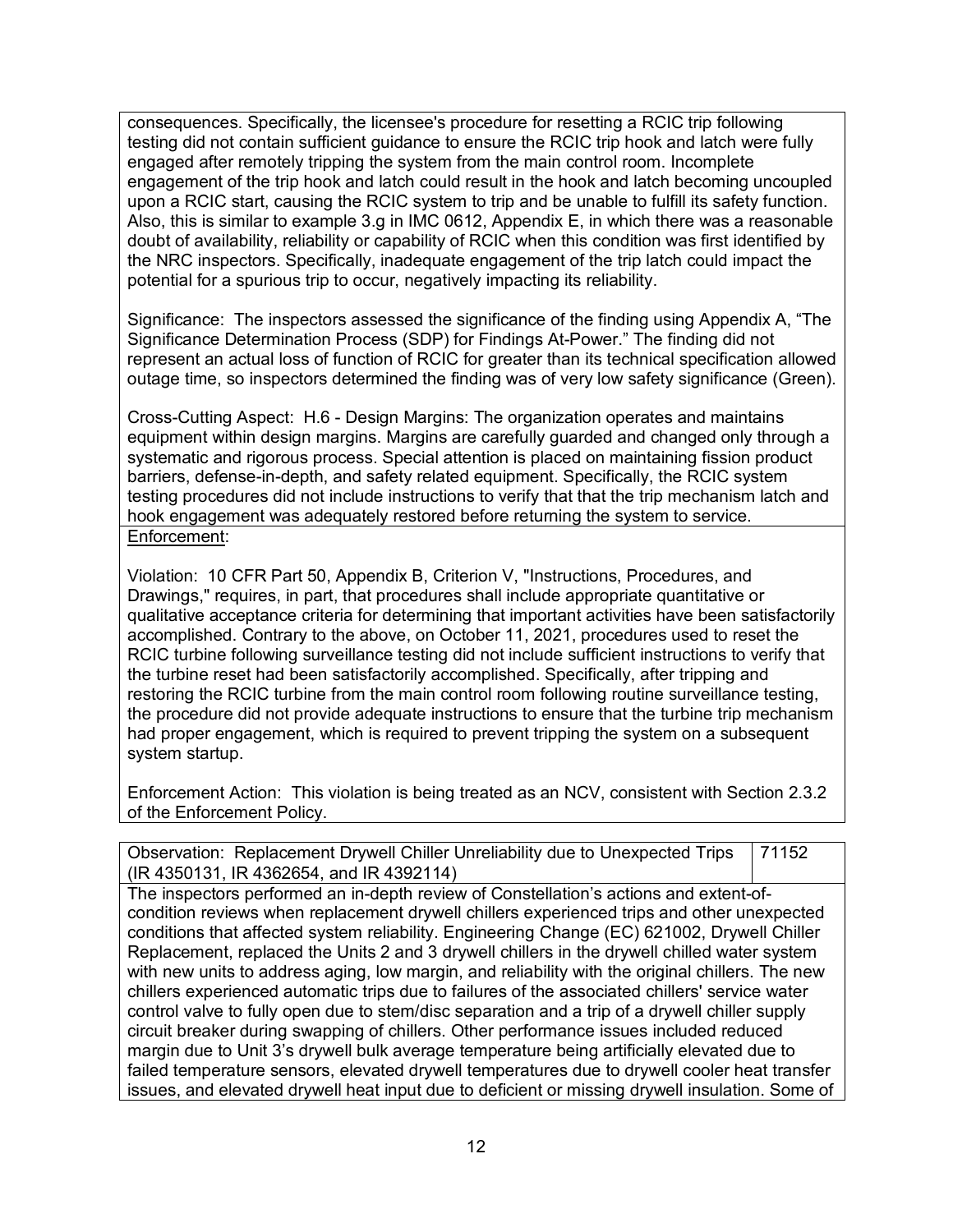these issues resulted in Off Normal and Emergency Operating Procedure entries due to high drywell temperature.

The inspectors reviewed Constellation's actions to address chiller service water control valve failures documented in IRs 4350131 and 4362645. Stem/disc separation issues were caused by the valves' anti-rotation pin coming loose and dislodging. The licensee worked with the vendor, redesigned the valve, and replaced the affected service water control valves including those associated with the main control room chillers that were of the same design. The licensee addressed the drywell chiller supply circuit breaker trip experienced during swapping of chillers in IR 4392114. The supply breaker had little to no margin to the instantaneous trip setpoint during compressor startup sequence under certain conditions. The inspectors reviewed EC 621002, "Drywell Chiller Replacement-Unit 2 and Unit 3," Revision 7, that modified the drywell chiller supply breaker instantaneous trip settings to account for low margin and reviewed circuit coordination curves for adequate circuit protection and reliable equipment operation.

The licensee also established a multi-disciplined Drywell Chiller Focus Team in December 2020 to resolve open issues with the drywell chilled water system and to plan actions to improve material conditions of the system, improve system margins, and to improve reliability. Actions taken during the Fall 2021 Unit 3 RFO included: 1) inspected, replaced and/or repaired drywell insulation; 2) chemically cleaned drywell cooler heat exchangers; 3) implemented repairs to improve drywell cooler air flow; and 4) repaired failed drywell bulk temperature detectors. These actions resulted in improved operating margin. For example, historically, 14 drywell unit coolers were required to be in operation to maintain acceptable drywell bulk average temperature. Following the implementation of the improvements, 7 drywell unit coolers were required to be in operation. Similar actions were planned for Unit 2 during the Fall 2022 RFO. At the time of the inspection, Constellation also planned future additional actions to improve margin including upgrading the drywell chilled water pumps to increase drywell chilled water system flow and to selectively replace degraded drywell unit coolers.

The NRC inspectors did not identify any findings or violations of more than minor significance.

Observation: Unit 2 Adjustable Speed Drive Power Supply System Issue 71152 The inspectors performed an in-depth review of Constellation's actions and extent-ofcondition reviews when the Unit 2 'B' recirculation pump speed reduced to zero caused by a malfunction in the ASD power supply system. On December 19, 2020, the Unit 2 'B' ASD unexpectedly shutdown causing a loss of recirculation flow from the 'B' recirculation pump. This caused the unit to be in single loop recirculation flow and reduced power to 30 percent. The ASD alarms indicated a controller swap from NGX-A to NGX-B in response to an instantaneous overcurrent. The ASD did not trip, but shutdown due to a malfunction.

The licensee implemented repairs and performed a corrective action program evaluation. Technicians replaced NGX-A and verified wiring connections on the NGX-B signal conditioning board, fiber converter, and communication modules. Following testing, the 'B' ASD was restarted, and the unit was restored to RTP on December 21, 2020. The licensee sent NGX-A to the vendor for failure testing. The vendor determined the hardware was functioning properly and passed all bench testing. The vendor performed a cause evaluation which determined the malfunction was caused by digital corruption. The software relies upon a motor speed feedback loop involving the repetitive writing and reading of data. A review of the data log showed a large instantaneous step change increase in the recirculation pump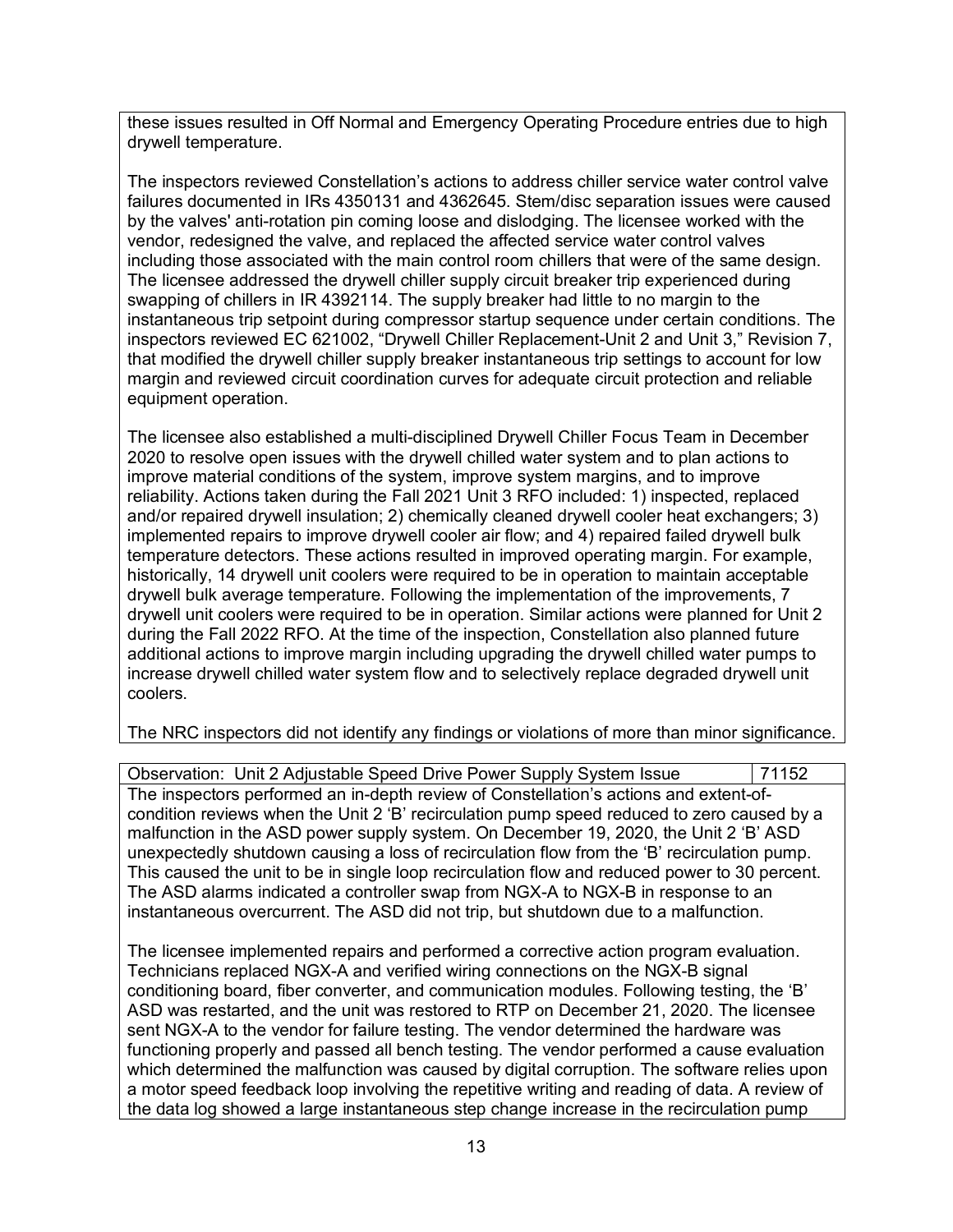motor speed which indicated a loss of phase lock to the motor and not an actual speed change. This resulted in a large current detected by the software initiating the swap to NGX-B. However, since the fault was in the feedback data provided to both controllers, NGX-B also responded by driving speed demand to zero. The vendor determined that a firmware timing conflict and/or a data bus contention between address and data lines introduced the invalid data, and the software did not include a data validation routine for motor speed feedback.

Constellation reviewed industry operating experience and identified 30 NGX malfunctions which represented deficiencies impacting ASD system reliability. Constellation determined that an adverse trend existed with ASD NGX that had not been appropriately recognized and addressed. As a result, the licensee engaged the vendor in workshops and collaborative failure analyses to obtain a more thorough understanding of the NGX hardware and software design to identify measures to improve reliability. The vendor expedited the incorporation of a data validation routine for motor speed feedback in the most recent periodic update. The licensee installed the ASD software update in Unit 3 during the Fall RFO in November 2021. Constellation plans to install the update in Unit 2 in the Fall 2022 RFO.

The inspectors reviewed the ASD performance history, Constellation's related evaluations, and the vendor failure analyses and interviewed responsible personnel. The inspectors also reviewed the engineering change packages, software updates, and associated work orders. The inspectors determined that Constellation's corrective actions were commensurate with the safety significance and appropriately addressed the identified software vulnerabilities. The inspectors also determined that Constellation's actions to improve ASD system reliability were appropriately scoped and prioritized.

The NRC inspectors did not identify any findings or violations of more than minor significance.

Observation: Semi-Annual Trend 71152

The inspectors conducted a semi-annual trend review by evaluating sample issues that occurred in the third and fourth quarters of 2021. During the evaluation, the inspectors verified the issues identified were addressed within the scope of the CAP. The inspectors reviewed health reports and related databases for trends and considered prior issues while performing routine walkdowns and attending the plan of the day meetings. No substantive adverse performance trends or repetitive equipment failures were identified during this time.

However, the inspectors' trend review noted an increased number of EDG adverse conditions during the period. The issues included excessive lube oil consumption, abnormal lube oil leaks, abnormal jacket water leakage, a high resistance in a low voltage control circuit conductor causing loss of function, an unexpected overspeed trip during shut down, governor drive gears with unacceptable backlash, erratic governor operation, and battery system ground issues. Many of the issues required correction promptly or otherwise within the priority work list process and involved significant maintenance and station follow-up.

The inspectors reviewed the deficiencies to identify common causes, extent-of-condition concerns, and aging management considerations. During this inspection, the inspectors did not identify a performance deficiency for the selected issues. However, from this review the inspectors determined further assessment for commonality was warranted and noted that Constellation is performing a holistic review of system performance.

Based on the overall results of the semi-annual trend review, the inspectors determined that Constellation had identified adverse trends at Peach Bottom Atomic Power Station before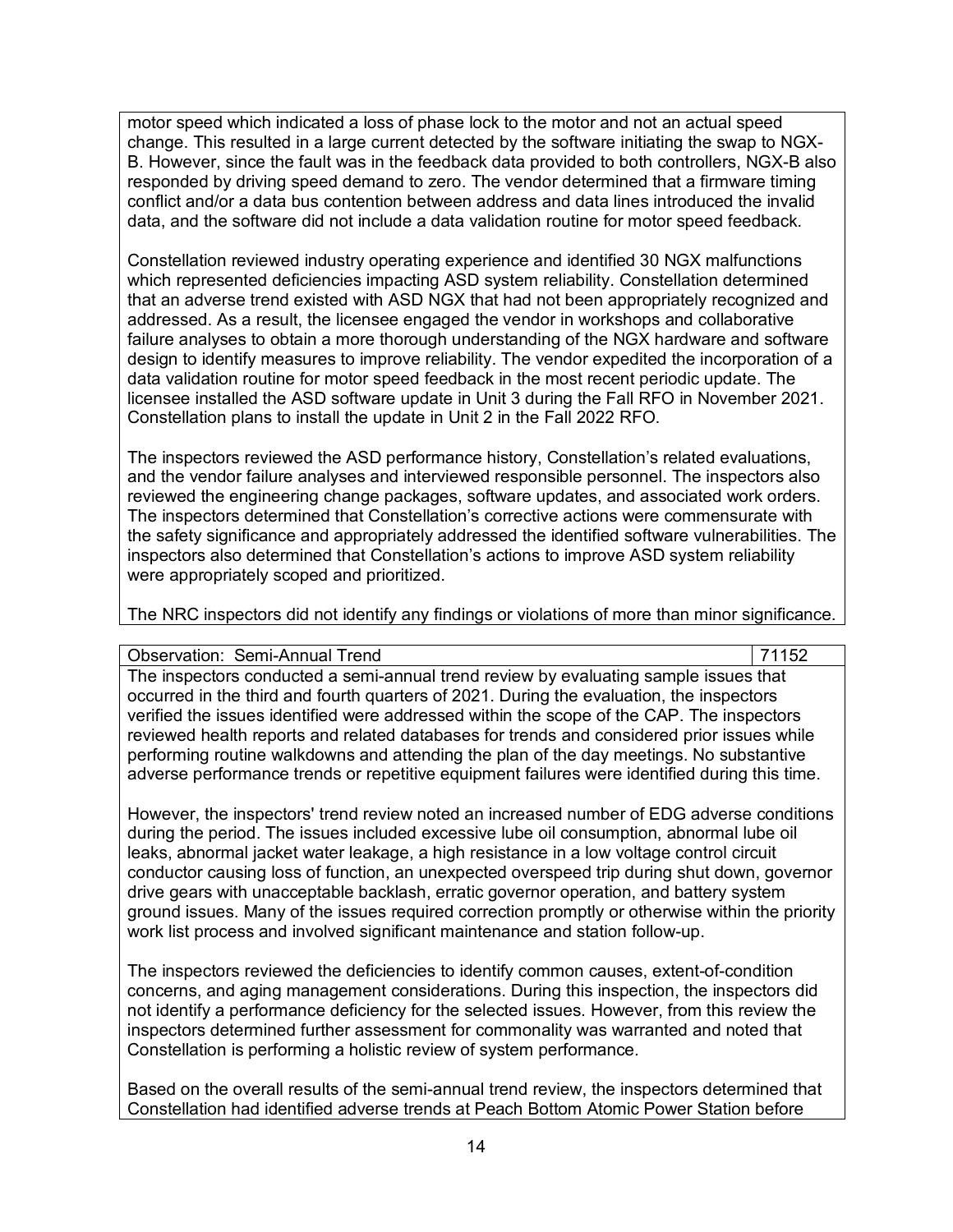they could become more significant safety problems. The inspectors continue to monitor the CAP and maintenance effectiveness during routine inspection activities.

# **EXIT MEETINGS AND DEBRIEFS**

The inspectors verified no proprietary information was retained or documented in this report.

- On January 28, 2022, the inspectors presented the integrated inspection results to Mr. David Henry, Plant Manager, and other members of the licensee staff.
- On December 10, 2021, the inspectors presented the Occupational ALARA Planning and Controls inspection results to Mr. Matthew Herr, Site Vice President, and other members of the licensee staff.
- On November 5, 2021, the inspectors presented the Radiological Hazard Assessment and Exposure Controls inspection results to Mr. Matthew Herr, Site Vice President, and other members of the licensee staff.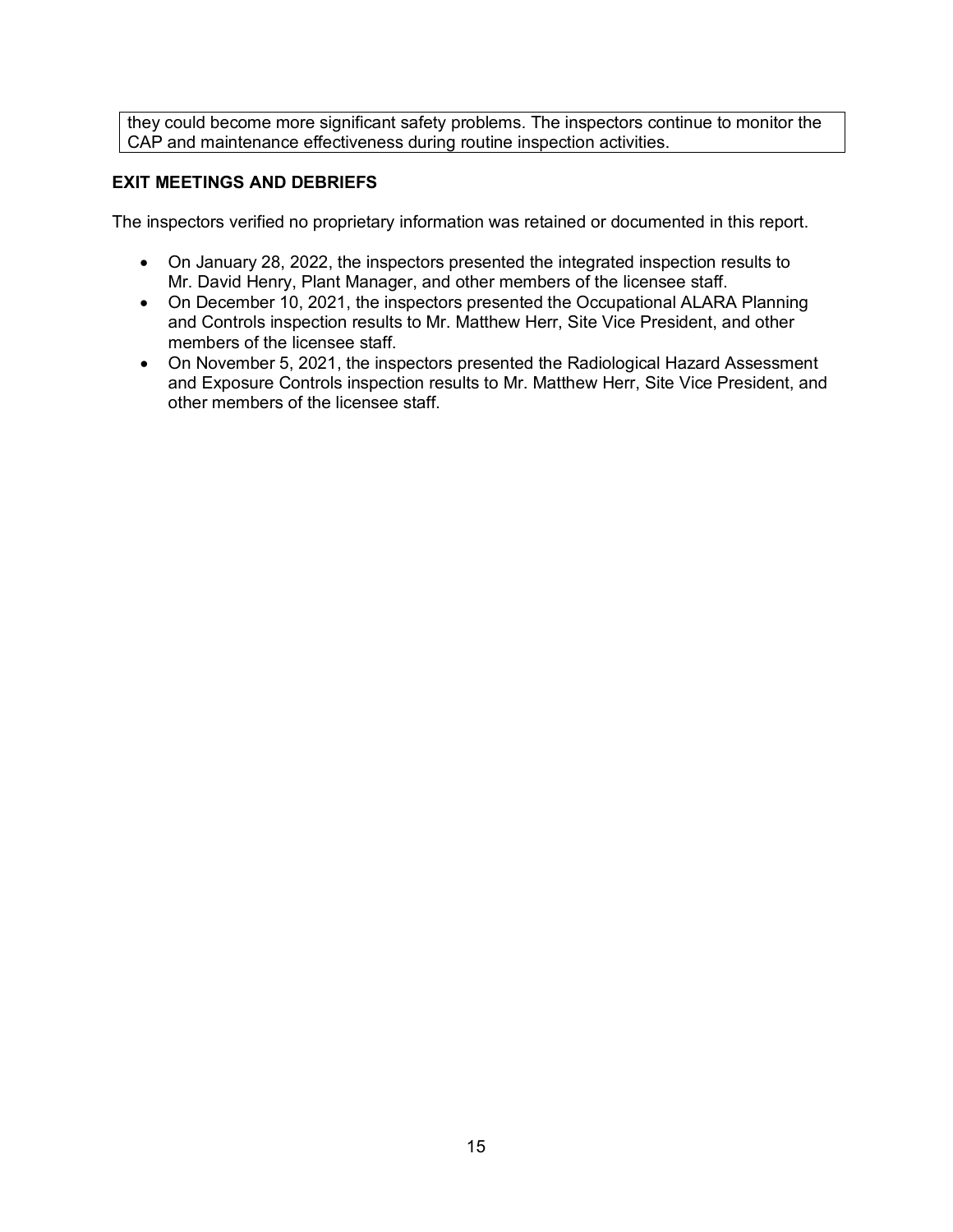# **DOCUMENTS REVIEWED**

| Inspection | Type                                                                  | Designation                                 | Description or Title                                                       | Revision or          |
|------------|-----------------------------------------------------------------------|---------------------------------------------|----------------------------------------------------------------------------|----------------------|
| Procedure  |                                                                       |                                             |                                                                            | Date                 |
| 71111.11Q  | Procedures                                                            | GP-2-3                                      | Normal Plant Start-up                                                      | Revision 29          |
|            |                                                                       | GP-3-3                                      | Normal Plant Shutdown                                                      | Revision 23          |
| 71111.13   | Corrective Action<br><b>Documents</b><br>Resulting from<br>Inspection | AR 4458471                                  |                                                                            |                      |
|            | <b>Miscellaneous</b>                                                  | <b>Technical</b><br>Specification<br>3.10.5 | Single Control Rod Drive Removal - Refueling                               | Amendment<br>No. 214 |
|            |                                                                       | <b>Technical</b><br>Specification<br>3.10.6 | Multiple Control Rod Withdrawal - Refueling                                | Amendment<br>No. 214 |
|            |                                                                       | Technical<br>Specification<br>3.3.1.1       | Reactor Protection System Instrumentation                                  | Amendment<br>No. 281 |
|            |                                                                       | Technical<br>Specification<br>3.3.1.2       | Wide Range Neutron Monitoring Instrumentation                              | Amendment<br>No. 224 |
|            | Procedures                                                            | ER-AA-600-1043                              | Shutdown Risk Management                                                   | Revision 7           |
|            |                                                                       | GP-26                                       | Coordination of HCU, CRB, CRD, DBG, and PIP Work<br>During a Refuel Outage | <b>Revision 24</b>   |
|            |                                                                       | ST-O-098-02D-3                              | Daily Surveillance Log Mode 4 or 5                                         | <b>Revision 25</b>   |
|            |                                                                       | <b>Technical</b>                            | <b>Control Rod Operability - Refueling</b>                                 | Amendment            |
|            |                                                                       | Specification                               |                                                                            | No. 281              |
|            |                                                                       | 3.9.5                                       |                                                                            |                      |
| 71111.15   | <b>Corrective Action</b>                                              | AR 4453683                                  |                                                                            |                      |
|            | <b>Documents</b>                                                      | AR 4457427                                  |                                                                            |                      |
|            |                                                                       | IR 4452313                                  |                                                                            |                      |
|            |                                                                       | IR 4454290                                  |                                                                            |                      |
|            |                                                                       | IR 4454298                                  |                                                                            |                      |
|            |                                                                       | IR 4455401                                  |                                                                            |                      |
|            |                                                                       | IR 4457854                                  |                                                                            |                      |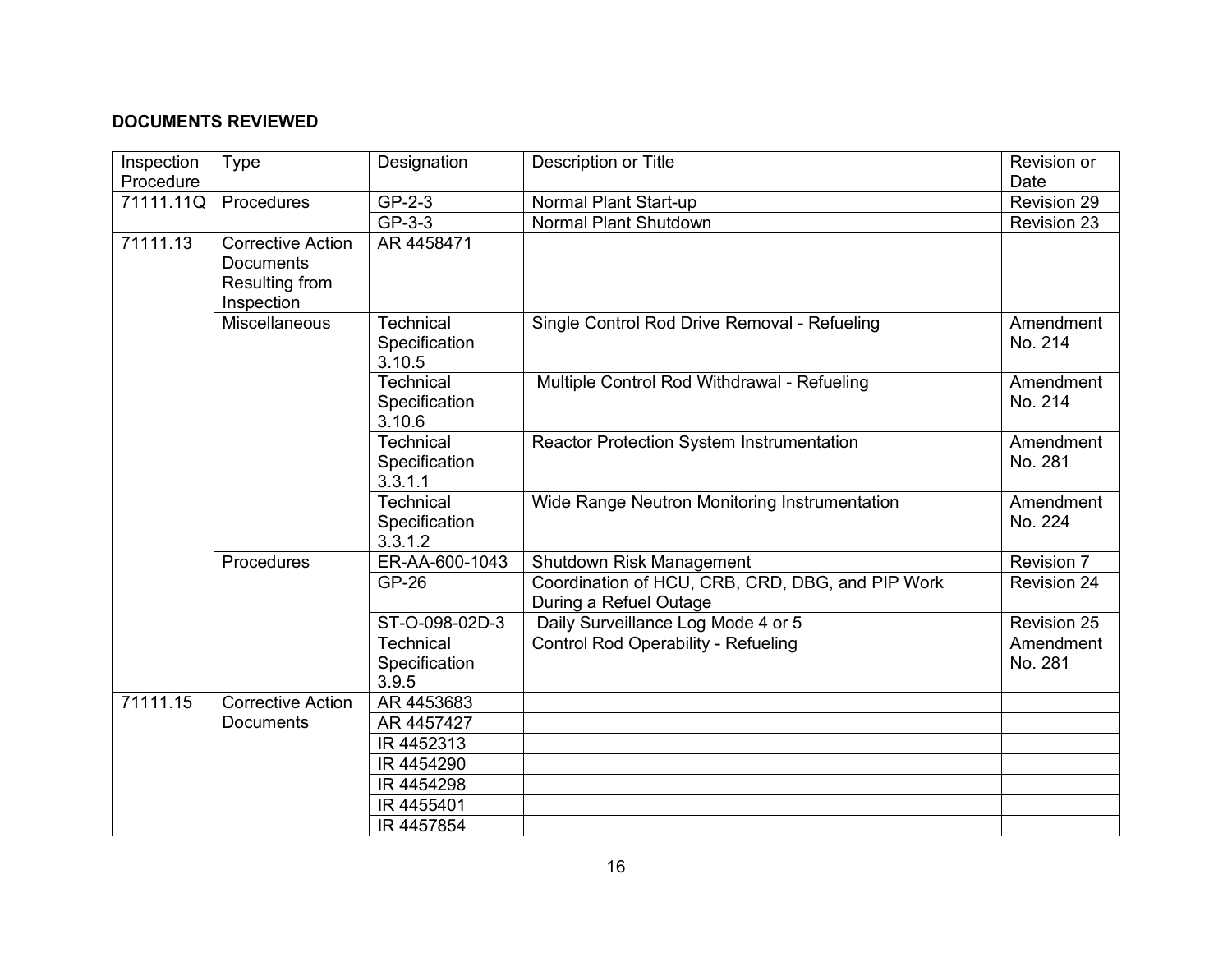| Inspection | <b>Type</b>              | Designation           | Description or Title                                       | Revision or |
|------------|--------------------------|-----------------------|------------------------------------------------------------|-------------|
| Procedure  |                          |                       |                                                            | Date        |
|            | Miscellaneous            | EC 634790             | Pre-Evaluate Unit 3 ESW Piping Supports Ref WO<br>04328547 | Revision 0  |
|            | <b>Work Orders</b>       | 04328547              |                                                            |             |
| 71111.18   | Corrective Action        | 537538,               |                                                            |             |
|            | <b>Documents</b>         | 4457158               |                                                            |             |
|            | <b>Corrective Action</b> | 4462143               |                                                            |             |
|            | <b>Documents</b>         |                       |                                                            |             |
|            | Resulting from           |                       |                                                            |             |
|            | Inspection               |                       |                                                            |             |
|            | <b>Miscellaneous</b>     | EC 629260             |                                                            |             |
|            |                          | EC 629261             |                                                            |             |
|            |                          | Engineering           |                                                            |             |
|            |                          | <b>Change Request</b> |                                                            |             |
|            |                          | 06-00415              |                                                            |             |
|            | <b>Work Orders</b>       | 0965425,<br>04251660  |                                                            |             |
| 71111.19   | Procedures               | ST-M-01A-471-3        | MSIV Timing Springs Only Closure and Position Switch       | Revision 16 |
|            |                          |                       | Adjustment                                                 |             |
|            |                          | ST-O-07G-470-3        | <b>MSIV Closure Timing</b>                                 | Revision 18 |
|            |                          | ST-O-07G-475-3        | <b>MSIV Closure Timing at Shutdown</b>                     | Revision 4  |
| 71111.22   | Procedures               | <b>ST/LLRT</b>        | Torus Vacuum Breaker (AO-3-07B-3502A, VBV-3-07B-26A)       | Revision 7  |
|            |                          | 30.07B.03             |                                                            |             |
|            | <b>Work Orders</b>       | 04988989              |                                                            |             |
| 71124.01   | <b>Corrective Action</b> | 04457862              |                                                            |             |
|            | <b>Documents</b>         |                       |                                                            |             |
| 71124.02   | Miscellaneous            |                       | P3R22 Radiation Protection Outage Report                   |             |
|            |                          |                       | P2R23 Radiation Protection Outage Report                   |             |
|            | Procedures               | <b>RP-AA-401</b>      | <b>Operational ALARA Planning and Controls</b>             | 28          |
| 71152      | <b>Corrective Action</b> | 4350131               |                                                            |             |
|            | <b>Documents</b>         | 4353129               |                                                            |             |
|            |                          | 4353129               |                                                            |             |
|            |                          | 4362654               |                                                            |             |
|            |                          | IR 4430942            |                                                            |             |
|            |                          | IR 4431014            |                                                            |             |